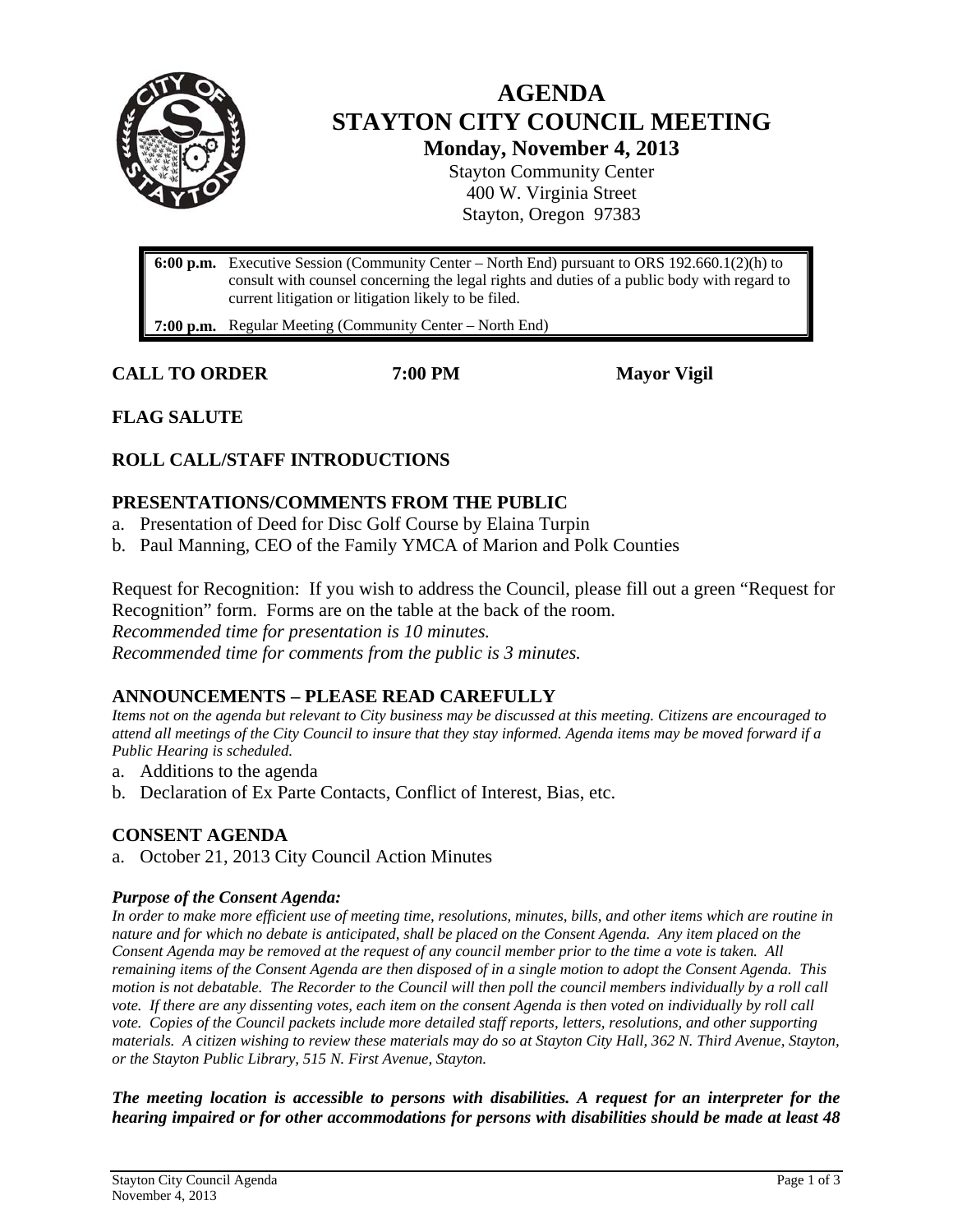*hours prior to the meeting. If you require special accommodations please contact Alissa Angelo, Deputy City Recorder at (503) 769-3425.* 

#### **PUBLIC HEARING – None**

#### **UNFINISHED BUSINESS – None**

| <b>NEW BUSINESS</b>                                                              |               |
|----------------------------------------------------------------------------------|---------------|
| <b>Resolution No. 905, Adopting Fees &amp; Charges for City Services</b>         | Action        |
| a. Staff Report – Chief Rich Sebens                                              |               |
| b. Council Deliberation                                                          |               |
| c. Council Decision                                                              |               |
| <b>Ordinance No. 961, Revision to Stayton Municipal Code 10.44</b>               | Action        |
| a. Staff Report – Chief Rich Sebens                                              |               |
| b. Council Deliberation                                                          |               |
| c. Council Decision                                                              |               |
| <b>Application for Committees / Commissions</b>                                  | <b>Action</b> |
| a. Staff Report – Christine Shaffer                                              |               |
| b. Council Deliberation                                                          |               |
| c. Council Decision                                                              |               |
| <b>Potential Annexation of Various Street Right-of-Ways and other properties</b> | Action        |
| a. Staff Report – Chief Rich Sebens and Dan Fleishman                            |               |
| b. Council Deliberation                                                          |               |
| c. Council Decision                                                              |               |
| <b>STAFF/COMMISSION REPORTS - None</b>                                           |               |

#### **PRESENTATIONS/COMMENTS FROM THE PUBLIC**

*Recommended time for presentations is 10 minutes. Recommended time for comments from the public is 3 minutes.*

#### **BUSINESS FROM THE CITY ADMINISTRATOR**

- a. City Administrator Recruitment Formal Interview Questions
	- *Questions will be distributed at meeting*

#### **BUSINESS FROM THE MAYOR**

#### **BUSINESS FROM THE COUNCIL**

#### **FUTURE AGENDA ITEMS**

- a. Review of City Charter
- b. Downtown Zoning Amendments

#### **ADJOURN**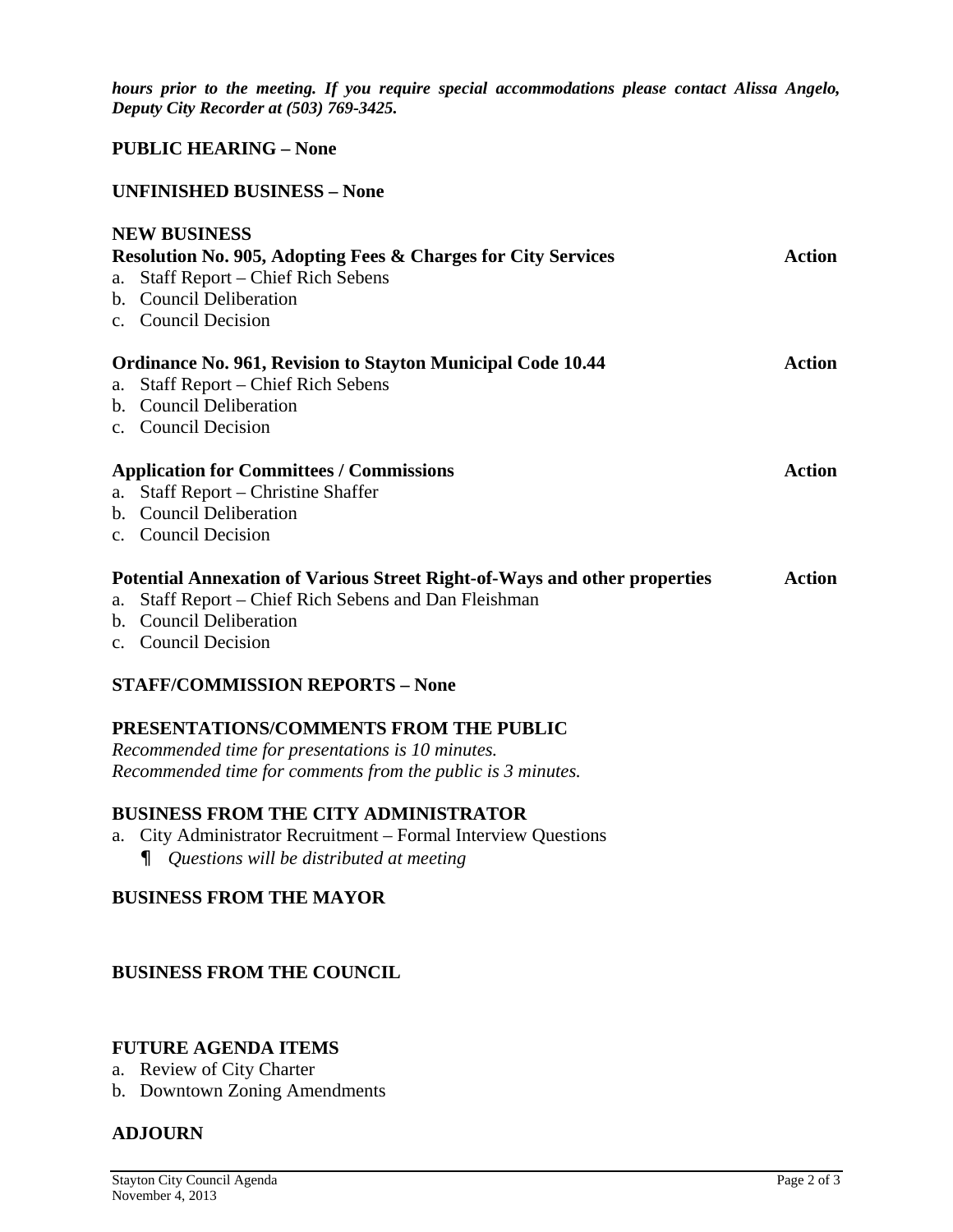# **CALENDAR OF EVENTS**

#### **NOVEMBER 2013**

| Monday        | Nov <sub>4</sub>          | <b>City Council Executive Session</b>             | 6:00 p.m.   | Community Center (north end)     |
|---------------|---------------------------|---------------------------------------------------|-------------|----------------------------------|
| Monday        | Nov $4$                   | City Council                                      | $7:00$ p.m. | Community Center (north end)     |
| Tuesday       | Nov 5                     | Parks & Recreation Board                          | $7:00$ p.m. | E.G. Siegmund Meeting Room       |
| Friday        | Nov $8$                   | <b>City Council Executive Session</b>             | $8:00$ a.m. | City Hall Conference Room        |
| Friday        | Nov 8                     | <b>Community Leaders Meeting</b>                  | $7:30$ a.m. | Covered Bridge Café              |
| <b>Monday</b> | <b>Nov 11</b>             | CITY OFFICES CLOSED IN OBSERVANCE OF VETERANS DAY |             |                                  |
| Tuesday       | Nov $12$                  | <b>Commissioner's Breakfast</b>                   | $7:30$ a.m. | Covered Bridge Café              |
| Tuesday       | Nov $12$                  | Police Advisory Board                             | $6:00$ p.m. | <b>City Hall Conference Room</b> |
| Monday        | Nov 18                    | City Council                                      | $7:00$ p.m. | Community Center (north end)     |
| Wednesday     | Nov $20$                  | Library Board                                     | $6:00$ p.m. | E.G. Siegmund Meeting Room       |
| Monday        | Nov $25$                  | <b>Planning Commission</b>                        | $7:00$ p.m. | Community Center (north end)     |
| Thursday      | Nov $28$                  | CITY OFFICES CLOSED IN OBSERVANCE OF THANKSGIVING |             |                                  |
| $\mathbf{r}$  | $\mathbf{r}$ $\mathbf{a}$ |                                                   |             |                                  |

#### **DECEMBER 2013**

Friday Nov 29

| Monday              | Dec 2    | City Council                              | $7:00$ p.m. | Community Center (north end) |
|---------------------|----------|-------------------------------------------|-------------|------------------------------|
| Tuesday             | Dec 3    | Parks & Recreation Board                  | $7:00$ p.m. | E.G. Siegmund Meeting Room   |
| Tuesday             | Dec $10$ | Commissioner's Breakfast                  | $7:30$ a.m. | Covered Bridge Café          |
| Friday              | Dec 13   | <b>Community Leaders Meeting</b>          | 7:30 a.m.   | Covered Bridge Café          |
| Monday              | Dec $16$ | City Council                              | $7:00$ p.m. | Community Center (north end) |
| Wednesday           | Dec 18   | Library Board                             | $6:00$ p.m. | E.G. Siegmund Meeting Room   |
| Wednesday<br>Dec 25 |          | DFFICES CLOSED IN OBSERVANCE OF CHRISTMAS |             |                              |

#### **JANUARY 2014**

# **Wednesday January 1 CITY OFFICES CLOSED IN OBSERVANCE OF NEW YEARS DAY**

| Monday                                                                                                    | January 6  | City Council                     | $7:00$ p.m. | Community Center (north end) |
|-----------------------------------------------------------------------------------------------------------|------------|----------------------------------|-------------|------------------------------|
| Tuesday                                                                                                   | January 7  | Parks & Recreation Board         | $7:00$ p.m. | E.G. Siegmund Meeting Room   |
| Friday                                                                                                    | January 10 | <b>Community Leaders Meeting</b> | $7:30$ a.m. | Covered Bridge Café          |
| Tuesday                                                                                                   | January 14 | <b>Commissioner's Breakfast</b>  | $7:30$ a.m. | Covered Bridge Café          |
| Wednesday                                                                                                 | January 15 | Library Board                    | $6:00$ p.m. | E.G. Siegmund Meeting Room   |
| CITY OFFICES CLOSED IN OBSERVANCE OF MARTIN LUTHER<br><b>January 20</b><br><b>Monday</b><br>KING, JR. DAY |            |                                  |             |                              |
| Monday                                                                                                    | January 21 | City Council                     | $7:00$ p.m. | Community Center (north end) |
| Monday                                                                                                    | January 27 | <b>Planning Commission</b>       | $7:00$ p.m. | Community Center (north end) |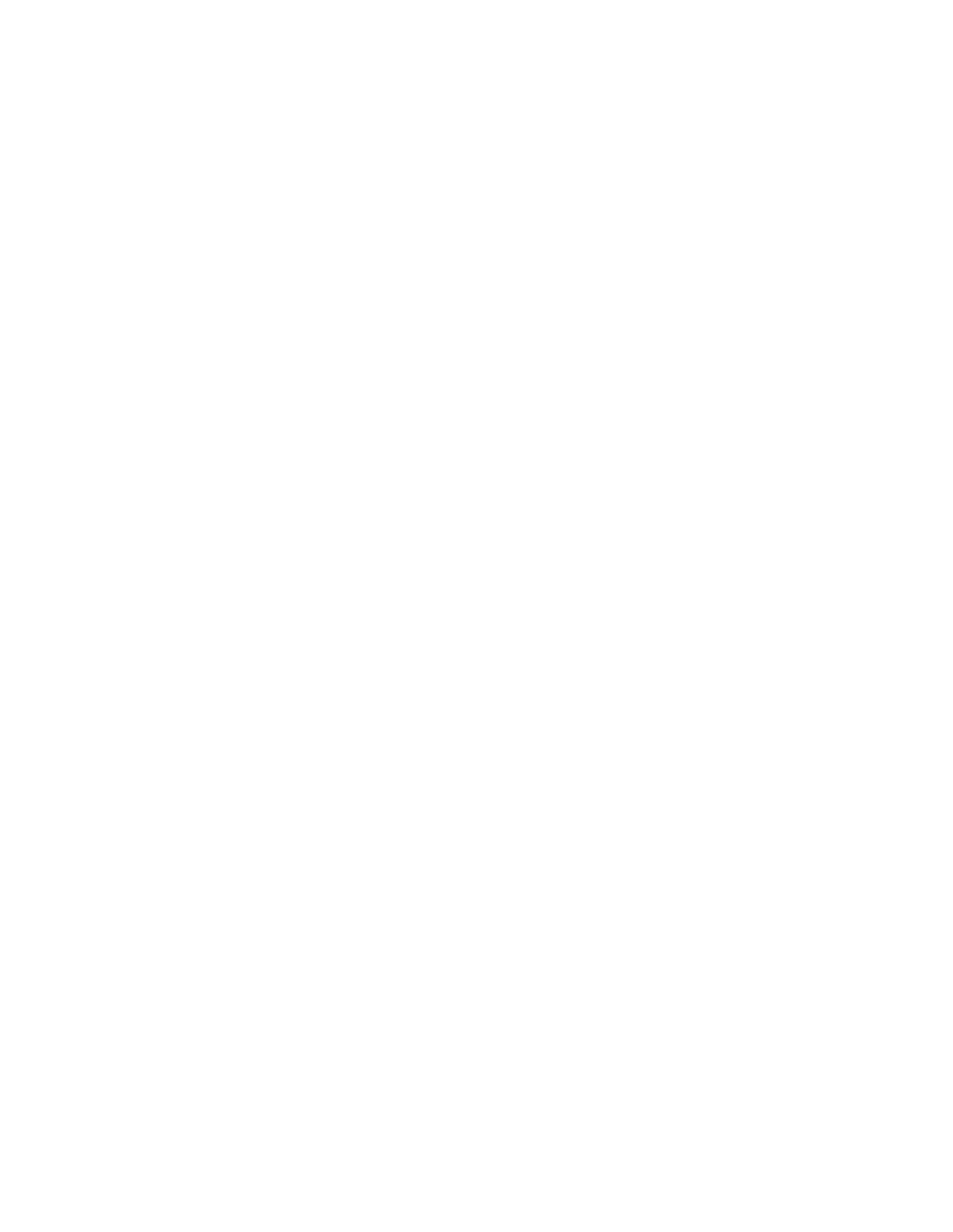#### **City of Stayton City Council Meeting Action Minutes October 21, 2013**

#### **LOCATION:** STAYTON COMMUNITY CENTER, 400 W. VIRGINIA STREET, STAYTON

#### **Time Start:** 6:31 P.M. **Time End:** 8:37 P.M.

#### **WORK SESSION ATTENDANCE LOG**

| <b>COUNCIL</b>                      | <b>STAFF</b>                               |
|-------------------------------------|--------------------------------------------|
| <b>Mayor Scott Vigil</b>            | Alissa Angelo, Deputy City Recorder        |
| <b>Councilor Emily Gooch</b>        | Louise Meyers, Library Director            |
| <b>Councilor Catherine Hemshorn</b> | <b>Christine Shaffer, Finance Director</b> |
| <b>Councilor Jennifer Niegel</b>    |                                            |
| <b>Councilor Henry Porter</b>       |                                            |
| <b>Councilor Brian Quigley</b>      |                                            |

| <b>COUNCIL MEETING ATTENDANCE LOG</b>                                 |                                                   |  |  |  |
|-----------------------------------------------------------------------|---------------------------------------------------|--|--|--|
| <b>STAFF</b><br><b>COUNCIL</b>                                        |                                                   |  |  |  |
| <b>Mayor Scott Vigil</b>                                              | Alissa Angelo, Deputy City Recorder               |  |  |  |
| <b>Councilor Emily Gooch</b>                                          | Dan Fleishman, Director of Planning & Development |  |  |  |
| <b>Councilor Catherine Hemshorn</b>                                   | David Kinney, Public Works Director               |  |  |  |
| <b>Councilor Jennifer Niegel</b>                                      | Louise Meyers, Library Director                   |  |  |  |
| <b>Councilor Henry Porter</b>                                         | Rich Sebens, Police Chief                         |  |  |  |
| Christine Shaffer, Finance Director<br><b>Councilor Brian Quigley</b> |                                                   |  |  |  |
| David Rhoten, City Attorney (excused)                                 |                                                   |  |  |  |
|                                                                       |                                                   |  |  |  |

| <b>AGENDA</b>                                                                                                               | <b>ACTIONS</b>                                                                                                                                                                                                                |
|-----------------------------------------------------------------------------------------------------------------------------|-------------------------------------------------------------------------------------------------------------------------------------------------------------------------------------------------------------------------------|
| <b>WORK SESSION (6:31 P.M. TO 6:50 P.M.)</b>                                                                                |                                                                                                                                                                                                                               |
| <b>City Administrator Recruitment Process</b>                                                                               | The Council discussed details of the interview<br>process including travel reimbursement up to \$500<br>for finalists. Interviews were scheduled for Friday,<br>November 8.                                                   |
| REGULAR MEETING (7:00 P.M. TO 8:02 P.M.)                                                                                    |                                                                                                                                                                                                                               |
| Presentations / Comments from the Public<br>Presentation of Deed for Disc Golf Course by the Ford Family<br>a.<br>Institute | No representatives were present.                                                                                                                                                                                              |
| <b>Announcements</b>                                                                                                        |                                                                                                                                                                                                                               |
| a. Additions to the Agenda                                                                                                  | <b>None</b>                                                                                                                                                                                                                   |
| Declaration of Ex Parte Contacts, Conflict of Interest, Bias, etc.<br>$b_{\cdot}$                                           | Councilor Quigley stated he has spoken with the<br>Parks and Recreation Board, neighbors in<br>opposition and support of the project at Pioneer<br>Park. This will have no bias or influence on his<br>decision this evening. |
| <b>Consent Agenda</b>                                                                                                       |                                                                                                                                                                                                                               |
| October 7, 2013 City Council Meeting Minutes<br>a.                                                                          | Motion from Councilor Gooch, seconded by<br>Councilor Hemshorn, to approve the consent                                                                                                                                        |
|                                                                                                                             |                                                                                                                                                                                                                               |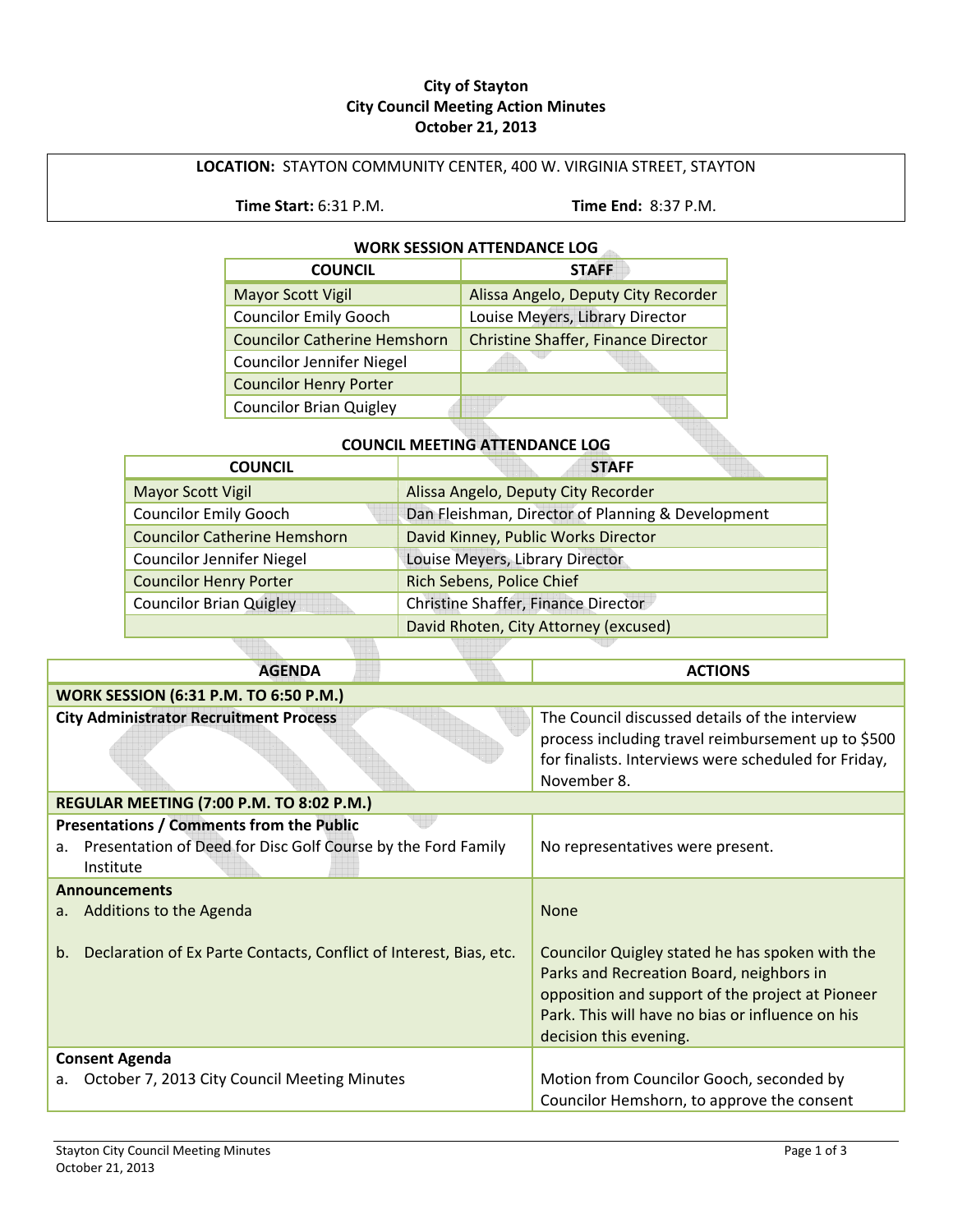|                                                                                        | agenda. Motion passed 5:0                                                                                                                                                                                                                                 |
|----------------------------------------------------------------------------------------|-----------------------------------------------------------------------------------------------------------------------------------------------------------------------------------------------------------------------------------------------------------|
| <b>Public Hearing</b>                                                                  | None                                                                                                                                                                                                                                                      |
| <b>New Business</b>                                                                    |                                                                                                                                                                                                                                                           |
| a. Oregon Parks and Recreation Grant - Pioneer Park<br><b>Rehabilitation Agreement</b> | Mr. Kinney & Parks and Recreation Board member<br>Griffin Green gave a brief presentation and<br>answered questions.                                                                                                                                      |
|                                                                                        | Motion from Councilor Hemshorn, seconded by<br>Councilor Niegel, to accept the OPRD Local<br>Government Grant for Pioneer Park improvements<br>in the amount of \$387,600 and authorize the<br>appropriate City officials to sign the grant<br>agreement. |
|                                                                                        | Brief Council discussion of matching funds.<br>Motion passed 5:0.                                                                                                                                                                                         |
|                                                                                        |                                                                                                                                                                                                                                                           |
| Resolution No. 904, Updating the Facility Use Rules<br>b.                              | Motion from Councilor Gooch, seconded by                                                                                                                                                                                                                  |
|                                                                                        | Councilor Niegel, to adopt Resolution No. 904<br>which adopts revised rules governing use of the                                                                                                                                                          |
|                                                                                        | Community Center, Jordan Bridge, City Parks, and                                                                                                                                                                                                          |
|                                                                                        | other City facilities, and repeals previous rules as                                                                                                                                                                                                      |
|                                                                                        | amended. Motion passed 5:0.                                                                                                                                                                                                                               |
| <b>Unfinished Business</b>                                                             |                                                                                                                                                                                                                                                           |
| Resolution No. 903, Amending the Wastewater Systems<br>a.                              | Motion from Councilor Quigley, seconded by                                                                                                                                                                                                                |
| Development Charge (SDC) to add a Mill Creek Sewer Project                             | Councilor Hemshorn, to adopt Resolution No. 903,                                                                                                                                                                                                          |
| <b>Reimbursement Fee</b>                                                               | implementing a Mill Creek Sewer Project<br>Reimbursement SDC Fee. Motion passed 5:0.                                                                                                                                                                      |
| <b>Staff / Commission Reports</b>                                                      |                                                                                                                                                                                                                                                           |
| Finance Director's Report - Christine Shaffer<br>a.                                    | Brief discussion of Financial Statements.                                                                                                                                                                                                                 |
|                                                                                        | The Council inquired about the status of the                                                                                                                                                                                                              |
|                                                                                        | selection process for a manager at the Stayton                                                                                                                                                                                                            |
|                                                                                        | Family Memorial Pool. Ms. Shaffer has attempted                                                                                                                                                                                                           |
|                                                                                        | contact but received no response from Paul                                                                                                                                                                                                                |
|                                                                                        | Manning, CEO of the YMCA in Salem. This will be                                                                                                                                                                                                           |
|                                                                                        | discussed further under Business from the Council.                                                                                                                                                                                                        |
| Police Chief's Report - Rich Sebens<br>b.                                              | Chief Sebens informed the Council that the Marion                                                                                                                                                                                                         |
|                                                                                        | County Board of Commissioners did vote to close                                                                                                                                                                                                           |
|                                                                                        | the E. Marion County Justice Court. Staff has                                                                                                                                                                                                             |
|                                                                                        | begun working on details to implement our own                                                                                                                                                                                                             |
|                                                                                        | Municipal Court in Stayton.                                                                                                                                                                                                                               |
| Public Works Director's Report - Dave Kinney<br>c.                                     | Council discussion of fence on Burnett Street.                                                                                                                                                                                                            |
|                                                                                        | Consensus of the Council is to move forward with                                                                                                                                                                                                          |
|                                                                                        | removal of the fence. However, prior to removal                                                                                                                                                                                                           |
|                                                                                        | they requested contact be made with the affected                                                                                                                                                                                                          |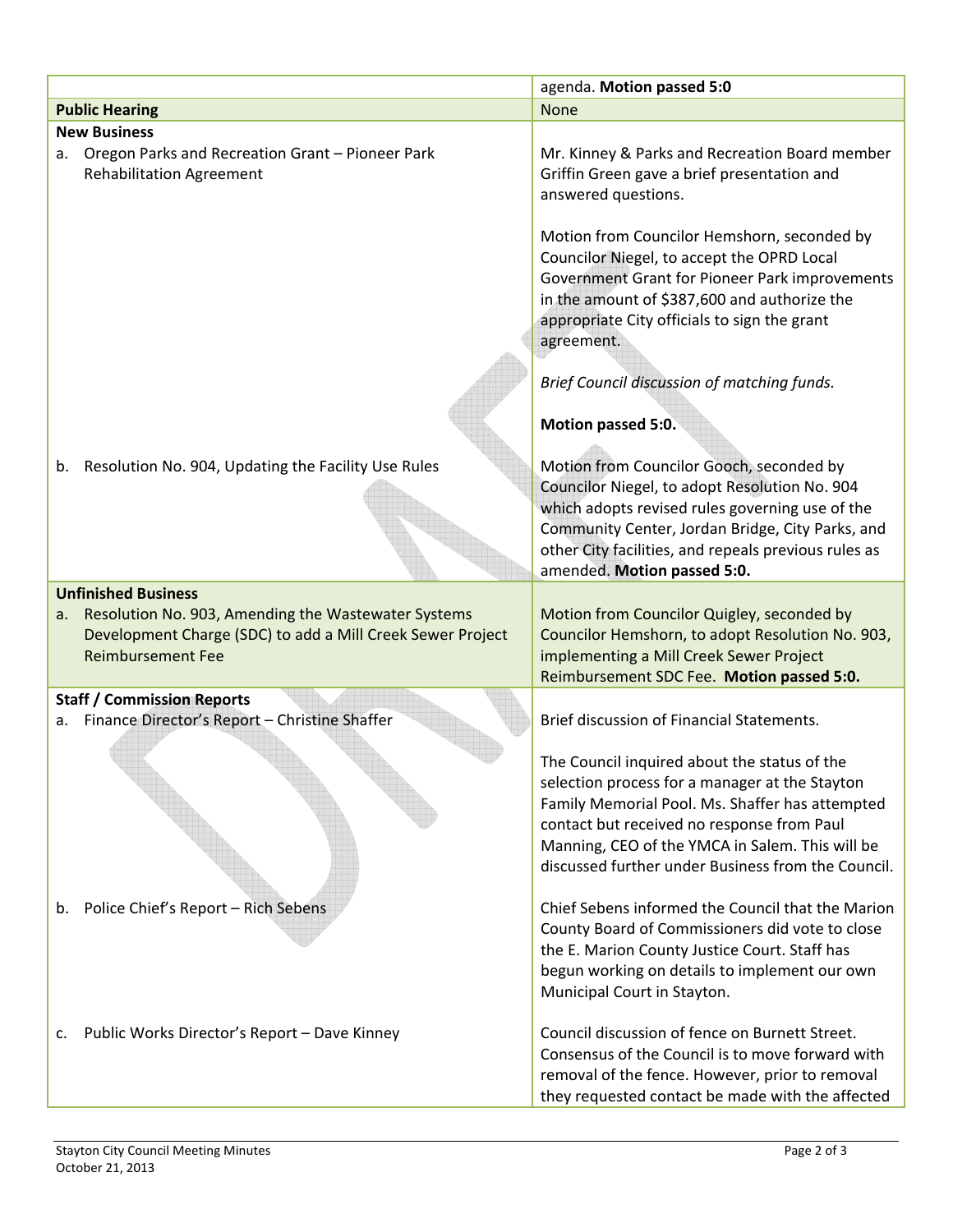| d. Planning & Development Director's Report - Dan Fleishman                                                                          | neighbors.<br>Mr. Fleishman provided an update on the produce<br>stand location. Also, discussion on condemnation<br>of derelict property Stayton.                                                                                                                                                                                                             |
|--------------------------------------------------------------------------------------------------------------------------------------|----------------------------------------------------------------------------------------------------------------------------------------------------------------------------------------------------------------------------------------------------------------------------------------------------------------------------------------------------------------|
| Library Director's Report - Louise Meyers<br>e.                                                                                      | Brief discussion of overdue book fines increase in<br>August.                                                                                                                                                                                                                                                                                                  |
| <b>Presentations / Comments From the Public</b>                                                                                      | <b>None</b>                                                                                                                                                                                                                                                                                                                                                    |
| <b>Business from the City Administrator</b>                                                                                          | None                                                                                                                                                                                                                                                                                                                                                           |
| <b>Business from the Mayor</b>                                                                                                       |                                                                                                                                                                                                                                                                                                                                                                |
| a. Appointment of Janai Hill to the Planning Commission                                                                              | Motion from Councilor Gooch, seconded by<br>Councilor Porter, to ratify the appointment of<br>Janai Hill to the Planning Commission.<br>Brief discussion of the Council's desire to see new<br>appointees at the Council meetings when<br>appointed. Mayor Vigil suggested joint meetings<br>with the Council and City Boards and Committees<br>in the future. |
|                                                                                                                                      | <b>Motion passed 5:0.</b>                                                                                                                                                                                                                                                                                                                                      |
| <b>Business from the Council</b>                                                                                                     | Councilor Quigley requested a formal letter be<br>sent to Paul Manning, CEO of the Family YMCA of<br>Marion-Polk Counties and the Council concurred.<br>Councilor Porter inquired about requirements for<br>used car lots. Mr. Fleishman provided an<br>explanation.                                                                                           |
| <b>Future Agenda Items</b><br>Review of City Charter<br>a.                                                                           |                                                                                                                                                                                                                                                                                                                                                                |
| APPROVED BY THE STAYTON CITY COUNCIL THIS 4TH DAY OF NOVEMBER 2013, BY A ____ VOTE OF THE STAYTON CITY<br>COUNCIL.<br>Date:<br>Date: | By: A. Scott Vigil, Mayor<br>Christine Shaffer, Interim City Administrator                                                                                                                                                                                                                                                                                     |
| Date:                                                                                                                                |                                                                                                                                                                                                                                                                                                                                                                |

Alissa Angelo, Deputy City Recorder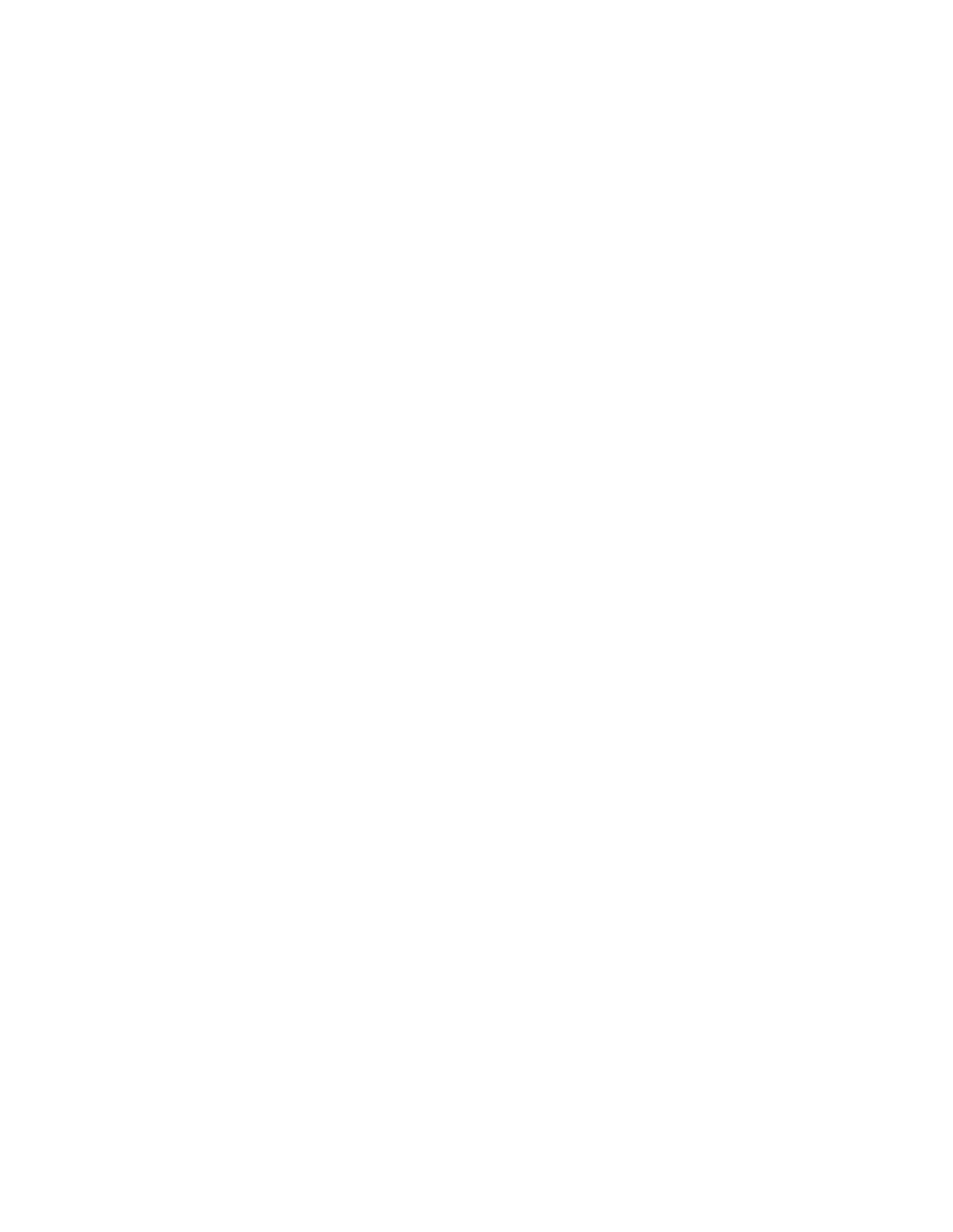

# **M E M O R A N D U M**

| TO:             | <b>Mayor Vigil and the Stayton City Council</b>                           |
|-----------------|---------------------------------------------------------------------------|
| <b>FROM:</b>    | <b>Rich Sebens, Chief of Police</b>                                       |
| <b>SUBJECT:</b> | <b>Resolution 905 Adopting Fees and Charges for Various City Services</b> |
| DATE:           | <b>November 4, 2013</b>                                                   |

### **ISSUE:**

Updating and consolidating of Fees and Charges schedule.

#### **STAFF RECOMMENDATION:**

Staff recommends adoption of Resolution No.905, which adopts fees and charges for various city services.

#### **BACKGROUND INFORMATION:**

Annually the Fees and Charges resolution is updated, allowing fees for services to be adjusted and current each year on one document. This year we are requesting the resolution be revisited due to changes in Stayton Municipal Code Title 10.

Below is a comparative chart showing the current fee structure and proposed amendments. New or increased fees are in bold blue print. Old fees are in Red. A few fees were removed as they are addressed by Oregon Revised Statute.

#### **OPTIONS:**

- 1. Move to enact Resolution 901 Adopting Fees and Charges for Various City Services.
- 2. Move to enact Resolution 901 Adopting Fees and Charges for Various City Services as amended.
- 3. Modify the proposed Resolution to be brought back for consideration.
- 4. Reject the proposed Resolution.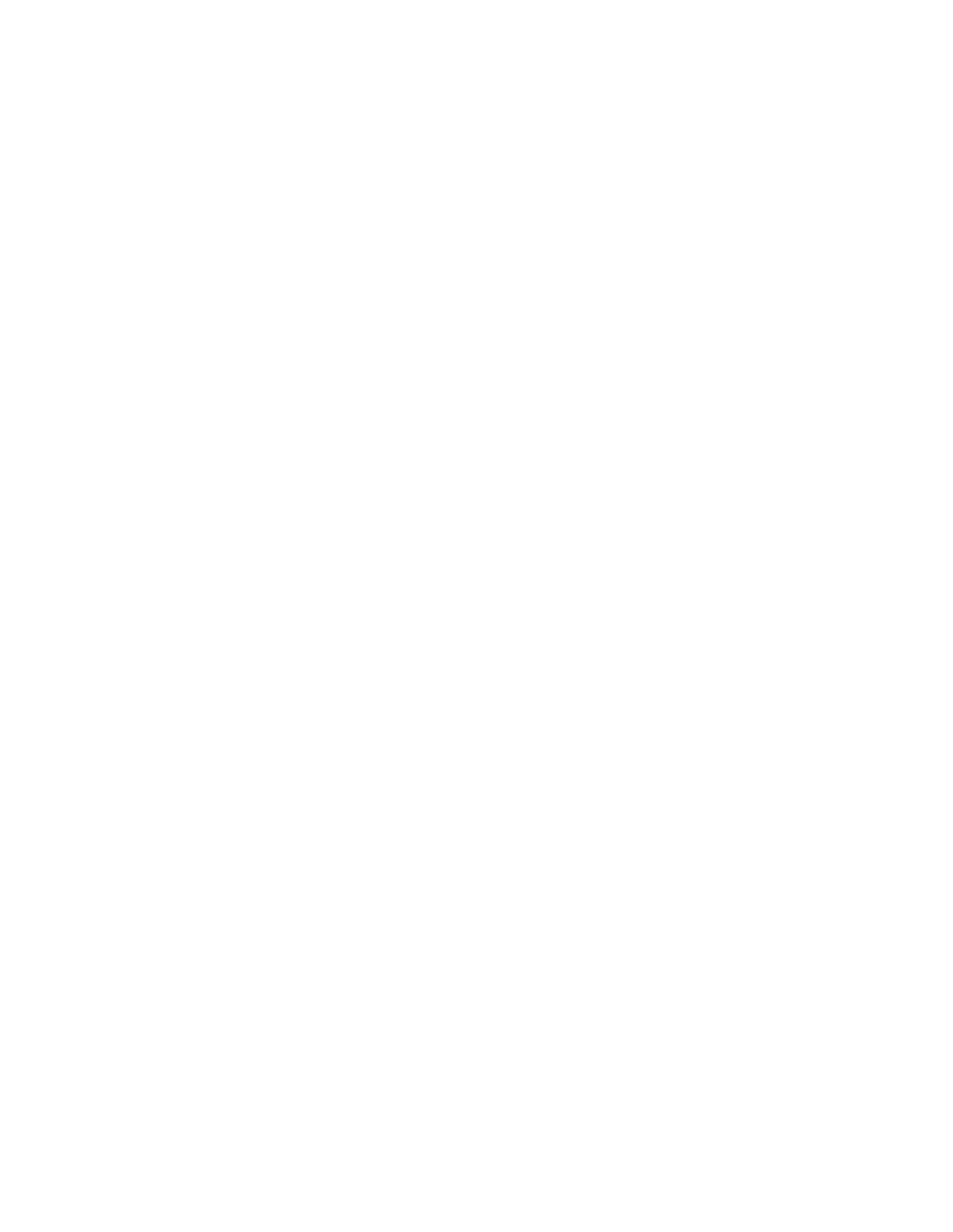#### **RESOLUTION NO. 905**

#### **A RESOLUTION ADOPTING FEES AND CHARGES FOR VARIOUS CITY SERVICES**

WHEREAS, the City of Stayton receives requests from citizens for administrative, police, library, public works, planning, parks and facilities requiring the expenditure of personnel time and materials;

WHEREAS, prudent use of the City's financial resources requires that the City charge fees and fines sufficient to recover the cost in personnel time and materials to render the service requested;

#### NOW, THEREFORE,

BE IT RESOLVED that the City Council directs that the following fees will be charged for services:

| Copies                             |             | 2013-14 Fee |
|------------------------------------|-------------|-------------|
| 8.5 X 11 or 8.5 X 14               | Per side    | \$0.50      |
| 11 X 17                            | Per side    | \$1.00      |
| Large Format                       | Per copy    | \$15.00     |
| Audio/Digital Recording            | Per CD      | \$25.00     |
| Actual if outsourced + admin fee   | Per request | \$5.00      |
| Video Tapes                        |             |             |
| Actual if outsources $+$ admin fee | Per request | \$5.00      |
| Digital Photos                     | 1 page      | \$10.00     |
| <b>Additional pages</b>            | Per page    | \$5.00      |
| Lien Search                        | Per search  | \$5.00      |
| <b>Fax Transmittals</b>            | 1 page      | \$5.00      |
| <b>Additional pages</b>            | Per page    | \$1.00      |
| Returned Checks/items or Autopay   | Per item    | \$25.00     |
| <b>Billing Administrative Fee</b>  |             | 10%         |
| <b>Invoice Late Fee</b>            |             | 9%          |
| Mailing cost, cost of item $+10\%$ | Minimum     | \$2.50      |
| All other services                 | Per hour    | \$35.00     |

#### **Administrative/City Wide**

#### **Police**

|                                      | 2013-14 Fee |
|--------------------------------------|-------------|
| View Police Report: 1 30 minutes     | \$12.00     |
| Each 30 minutes thereafter           | \$6.00      |
| Open Records check: 1 30 minutes     | \$12.00     |
| Each 30 minutes thereafter           | \$6.00      |
| Copies of Police Reports; 1 10 pages | \$10.00     |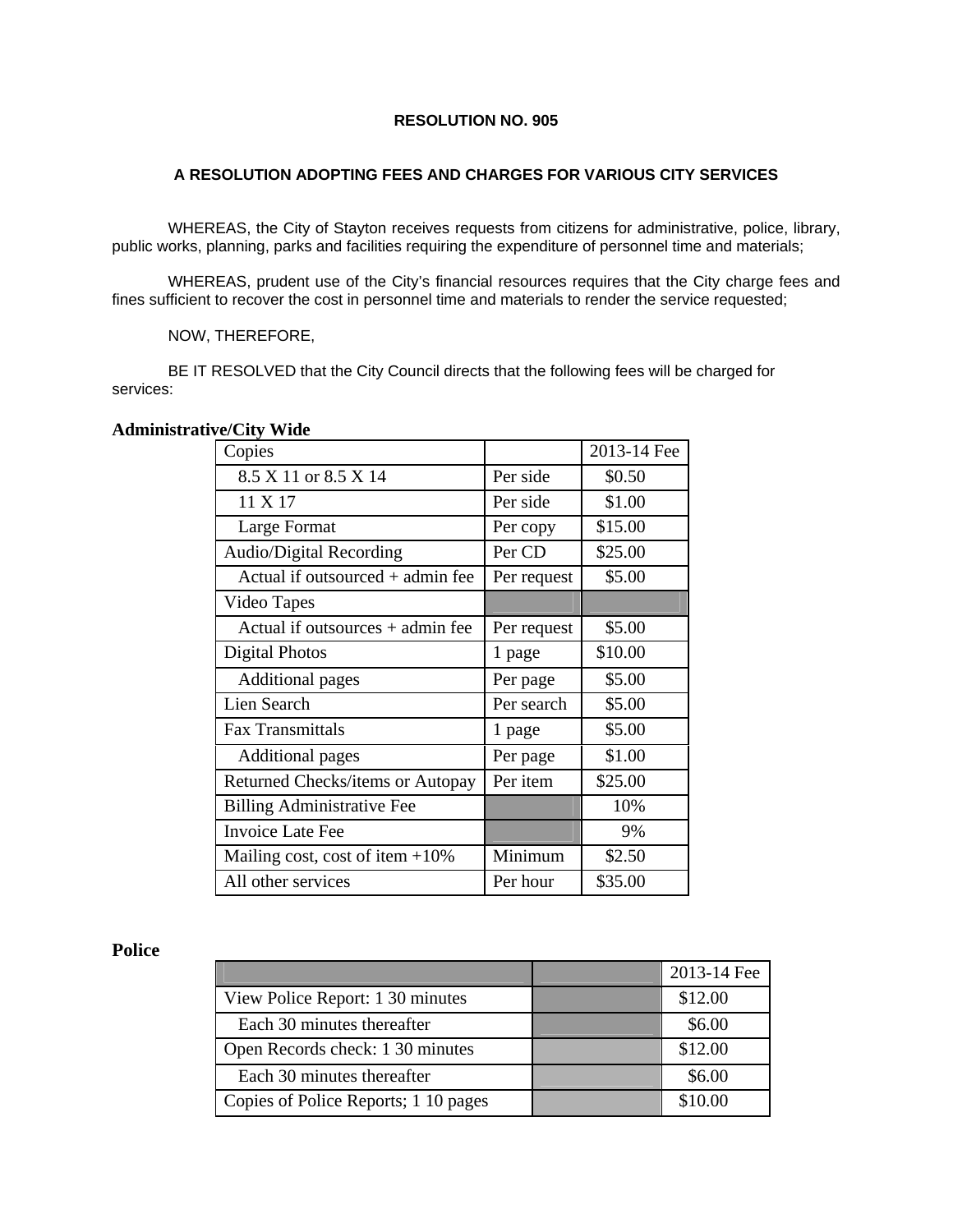| Per page thereafter                   |                 | \$.50    |
|---------------------------------------|-----------------|----------|
| <b>Copies of Digital Photos</b>       | 1 page          | \$10.00  |
| Per each page thereafter              |                 | \$5.00   |
| CD of digital photos                  | Each CD         | \$10.00  |
| Carnival, Amusement Park & Concession | Per Year        | \$300.00 |
| <b>Promotional Event</b>              | Per Event       | \$25.00  |
| Garage Sale                           | Per Event       | \$5.00   |
| <b>Camping Permit</b>                 | Each            | \$10.00  |
| Solicitor                             | One Year        | \$150.00 |
| <b>Each Additional Employee</b>       | One Year        | \$25.00  |
| Liquor License                        |                 |          |
| Processing Fee                        | Per Application | \$100.00 |
| Change of Ownership                   | Per Application | \$75.00  |
| License Privilege Change              | Per Application | \$75.00  |
| <b>Renewal or Temporary</b>           | Per Year        | \$35.00  |
| <b>Junk Dealers</b>                   | Per Year        | \$50.00  |
|                                       |                 |          |
|                                       |                 |          |

# **Police Ordinance Bail**

|                                        |                              | 2013-14     |
|----------------------------------------|------------------------------|-------------|
|                                        |                              | Fee         |
| <b>Overtime Parking/Prohibited</b>     | <b>SMC 10.12.240</b>         | $$20 \; 10$ |
| <b>Parking</b>                         |                              |             |
| <b>Parking Permit Violation</b>        | <b>SMC 10.12.247</b>         | \$20        |
| <b>Parking Wrong Direction</b>         | <b>SMC</b>                   | \$8540      |
|                                        | 10.12.220/ORS811.570(1)      |             |
| <b>Parking within 20' of Crosswalk</b> | ORS811.550(17)               | \$10        |
| Parking within 50' of Traffie          | ORS811.550(18)               | \$10        |
| <b>Control Device</b>                  |                              |             |
| <b>Display of Vehicle for Sale</b>     | <b>SMC10.12.310</b>          | \$2510      |
| <b>Displaying of Advertising</b>       | <b>SMC10.12.310</b>          | \$2510      |
| <b>Loading Zone</b>                    | <b>SMC10.12.340</b>          | \$85 20     |
| <b>Parking on a Sidewalk</b>           | SMC10.40.1040/ORS811.550     | \$85 20     |
| <b>Blocking a Driveway</b>             | 811.550(15)                  | \$20        |
| <b>Parking on a Bicycle Path/Lane</b>  | ORS 811,550(23), 811,550(24) | \$20        |
| <b>Parking in Alley</b>                | <b>SMC 10.12.240</b>         | \$85 20     |
| <b>No Parking Zone</b>                 | <b>SMC 10.12.240</b>         | \$85 20     |
| <b>Disabled Person Zone</b>            | ORS811.615(1)                | \$50        |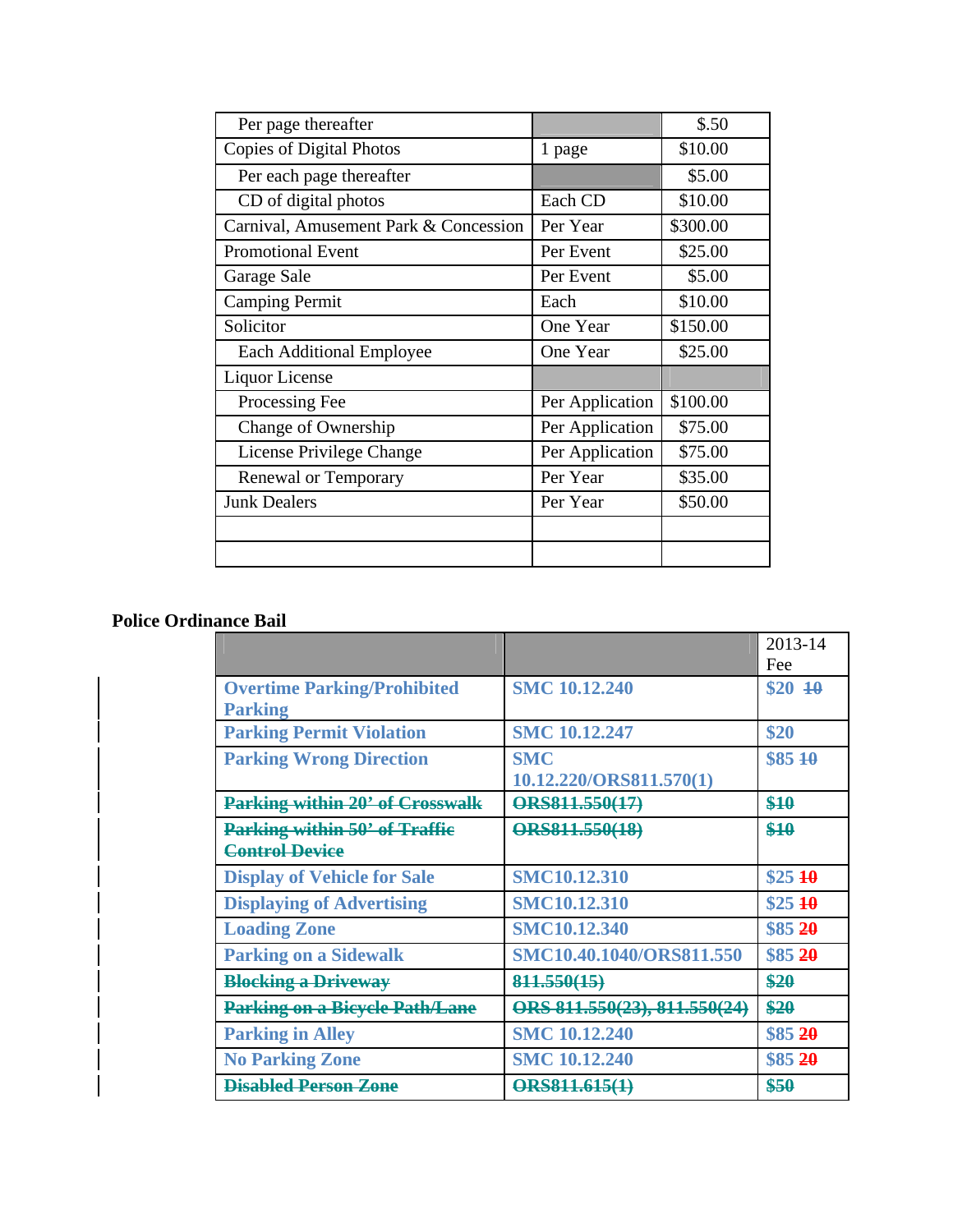| <b>Parking within Intersection</b>      | ORS811.550(5)        | \$50        |
|-----------------------------------------|----------------------|-------------|
| <b>Double Parking</b>                   | ORS811.550(3)        | \$50        |
| <b>Unlawful Vehicle Storage</b>         | <b>SMC10.12.320</b>  | \$8550      |
| <b>Unlawful Repairing, Servicing</b>    | <b>SMC10.12.310</b>  | \$8550      |
| <b>Crossing Private Property</b>        | <b>SMC10.40.1010</b> | \$85        |
| <b>Passenger Restrictions</b>           | <b>SMC10.40.1020</b> | \$85        |
| <b>Skateboards, Toboggans, Sleds</b>    | <b>SMC10.40.1030</b> | \$20        |
| etc.                                    |                      |             |
| <b>Damaging Sidewalks and Curbs</b>     | <b>SMC10.40.1040</b> | \$85        |
| <b>Truck Routes</b>                     | <b>SMC10.40.1060</b> | \$85        |
| <b>Pedestrians</b>                      | <b>SMC10.32.810</b>  | \$20        |
| <b>Bicycles</b>                         | <b>SMC10.28</b>      | \$20        |
| <b>Other Violations of Title 10 Not</b> | <b>SMC10</b>         | \$8520      |
| <b>Specifically Listed</b>              |                      |             |
| <b>Impound Charge Per Day for</b>       | <b>SMC10.16.430</b>  | $\$35+$     |
| <b>City Owned Storage Lot</b>           |                      | <b>Tow</b>  |
|                                         |                      | <b>Fees</b> |
|                                         |                      |             |

# **Planning**

 $\begin{array}{c} | \\ | \\ | \end{array}$ 

| Pre-Application Meeting                                                                   |                    | 2013-14 Fee |
|-------------------------------------------------------------------------------------------|--------------------|-------------|
| <b>First Meeting</b>                                                                      | Deposit            | Free        |
| Subsequent Meeting within one year of first                                               | Deposit            | \$300.00    |
| Application that requires only Staff review                                               | Deposit            | \$500.00    |
| Application requiring Planning Commission Hearing                                         | Deposit            | \$1300.00   |
| Applications requiring two public hearings                                                |                    |             |
| Comprehensive Plan Map and Zone Map<br>Amendment                                          | Deposit            | \$1550.00   |
| Subdivision, Master Plan Development, Site Plan<br><b>Review that includes Annexation</b> | Deposit            | 1800.00     |
| <b>Major Annexation</b>                                                                   | Deposit            | \$4500.00   |
| <b>Other Planning Department Applications</b>                                             |                    |             |
| Sign Permits                                                                              | Per<br>Application | \$25.00     |
| <b>Change of Use Permits</b>                                                              | Per<br>Application | \$25.00     |
| Appeals                                                                                   |                    |             |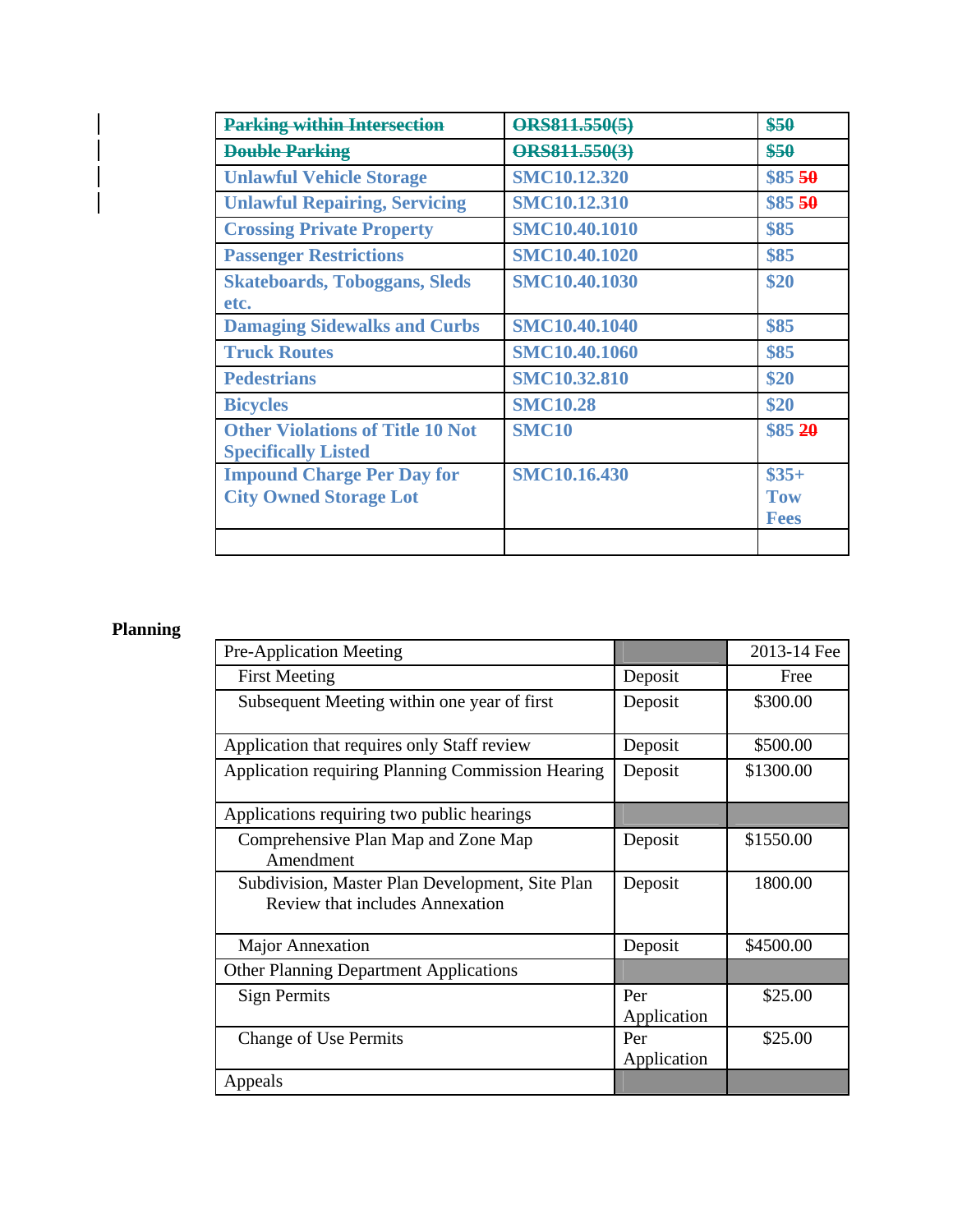| Of decisions made by Staff without a public         | Per         | \$250.00  |
|-----------------------------------------------------|-------------|-----------|
| hearing                                             | Application |           |
| Of decisions made by the Planning Commission        | Per         | \$650.00  |
|                                                     | Application |           |
| Vacation of Streets and Alleys                      | Per         | \$500.00  |
|                                                     | Application |           |
| <b>Review of Construction Plans</b>                 | Per         | \$650.00  |
|                                                     | Application |           |
| Engineering, Plan Reviews & Inspections (for on-    |             | Actual    |
| site & off-site public improvements) includes ROW   |             | Costs     |
| Permit                                              |             |           |
| <b>Minor Partition</b>                              | Deposit     | \$500.00  |
| Site Development                                    | Deposit     | \$750.00  |
| Subdivision (under 10 lots)                         | Deposit     | \$2500.00 |
| Subdivision $(11 + \text{ lots})$ or Master Planned | Deposit     | \$4500.00 |
| Development                                         |             |           |

# **Library**

|                                          |             | 2013-14 Fee         |
|------------------------------------------|-------------|---------------------|
| Replacement for lost library card        | Per card    | \$1.00              |
| Key chain library card                   | Per card    | \$1.00              |
| CD or Floppy Disc                        | Per disc    | \$1.00              |
| Printing                                 | Per page    | \$0.10              |
| Overdue items                            |             |                     |
| <b>Books</b>                             | Per day     | \$0.25              |
| <b>DVD</b>                               | Per day     | \$0.50              |
| <b>Bicycle Locks</b>                     | Per day     | \$0.50              |
| <b>Cultural Pass</b>                     | Per day     | \$5.00              |
| Fees                                     |             |                     |
| Reserve books                            | Per item    | \$0.00              |
| Interlibrary loan: mailing $&$ loan cost | Actual cost | Actual cost+ \$1.00 |
| Damage or lost materials                 | Actual cost | Actual cost         |
| Barcode removal                          | Per item    | \$1.00              |
| Lost plastic hanger bags                 | Per item    | \$1.50              |
| Lost or damaged video cases              | Per item    | \$1.50              |
| Non-resident library Card                |             |                     |
| Non-Resident Card                        | Per family  | \$60.00             |
| Out of District Card                     | Per family  | \$70.00             |
| Meeting Room key deposit (after hours)   |             | \$25.00             |
| Cleaning fee (no food or beverage)       |             | \$15.00             |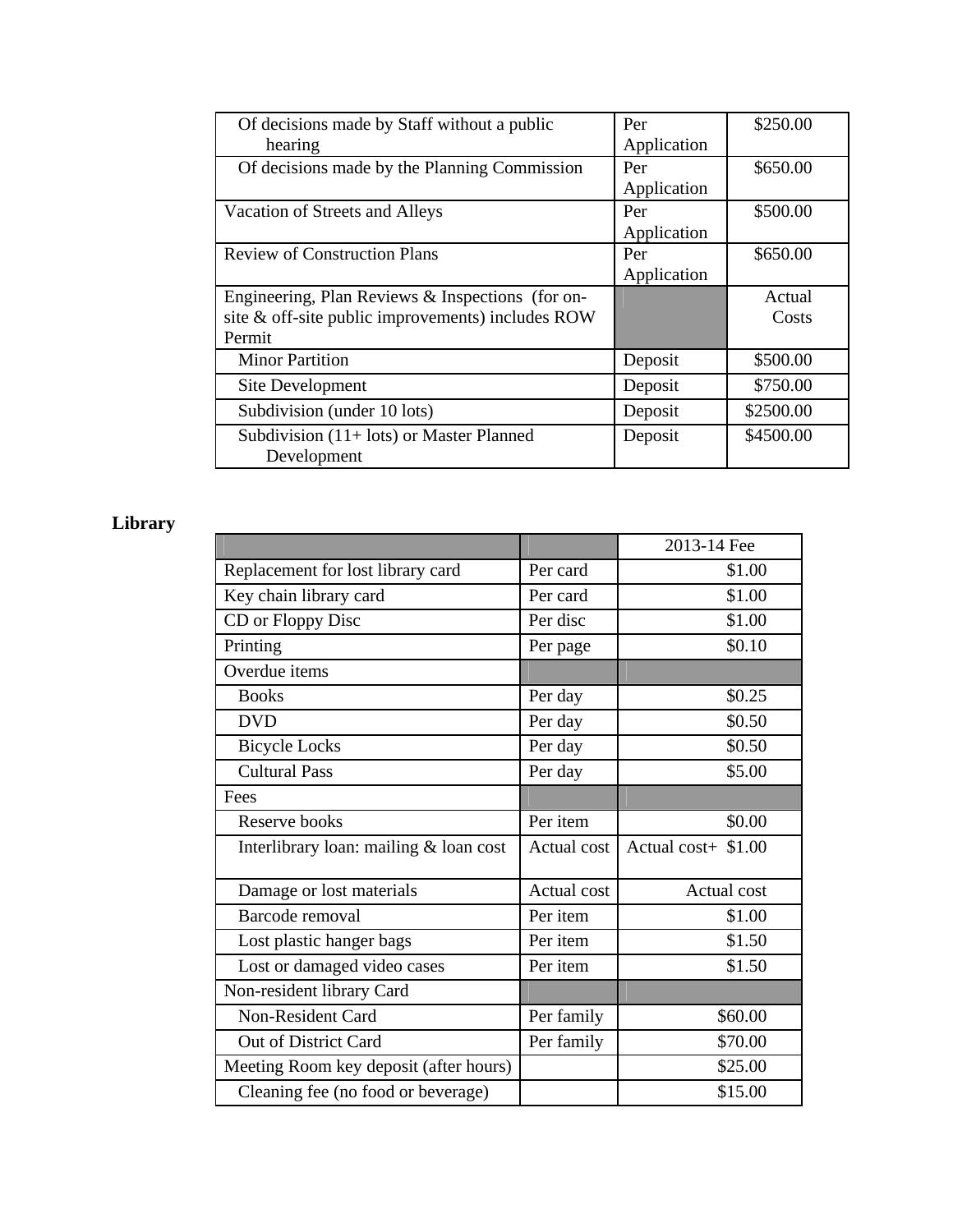| Cleaning fee with food $&$ beverage  |          | \$25.00 |
|--------------------------------------|----------|---------|
| Fee for civic group, one side        | Per hour | \$13.00 |
| Fee for civic group, both sides      | Per hour | \$18.00 |
| Fee for Private group, one side      | Per hour | \$18.00 |
| Fee for Private group, both sides    | Per hour | \$23.00 |
| Fee for Commercial group, one side   | Per hour | \$23.00 |
| Fee for Commercial group, both sides | Per hour | \$28.00 |

#### **Public Works**

|                                                                                                            | 2013-14 Fee                               |
|------------------------------------------------------------------------------------------------------------|-------------------------------------------|
| Water/Sewer Utility Fees                                                                                   |                                           |
| Water & Sewer Utility Deposit                                                                              | \$150.00                                  |
| <b>Water Service Deposit</b>                                                                               | \$75.00                                   |
| <b>Sewer Deposit</b>                                                                                       | \$75.00                                   |
| Water Meter Installation / Connection Charge                                                               |                                           |
| $\frac{3}{4}$ " meter                                                                                      | <b>Actual Costs</b><br>(\$350.00 Minimum) |
| 1" meter or larger                                                                                         | <b>Actual Costs</b>                       |
| Late Fee                                                                                                   | \$15.00                                   |
| Delinquent Shut-off Fee for Non Payment of bill                                                            | \$20.00                                   |
| Water On/Off Service Fee                                                                                   | \$10.00                                   |
| After hours call out service (after first annual courtesy visit)                                           | \$100.00                                  |
| Water                                                                                                      | Resolution-858                            |
| Sewer                                                                                                      | Resolution-859                            |
| <b>Building permits</b>                                                                                    | Per Marion County<br>fee schedule         |
| Right of way Permits (ROW)                                                                                 |                                           |
| Type 1: Street tree replacement or installation                                                            | No Charge                                 |
| Type 2: Repair/replace sidewalk and/or driveway approach                                                   | \$40.00                                   |
| Type 3: Sidewalk, driveway approach and/or utilities where<br>no street cut is needed.                     | \$100.00                                  |
| Type 4: Water, sewer, storm drainage and/or street                                                         | <b>Actual Costs</b>                       |
| improvements where excavation or utility cut of pavement is                                                | \$250.00                                  |
| required.                                                                                                  | Deposit                                   |
| Type 5: Franchise Utility (NW Natural, SCTC, Pacificorp,<br>$etc.$ )                                       | Per Franchise Agt.<br>or \$40.00          |
|                                                                                                            | \$40.00                                   |
| Type 6: Encroachment Permit to use Public ROW (for a<br>long term use: awning, billboard, structure, etc.) |                                           |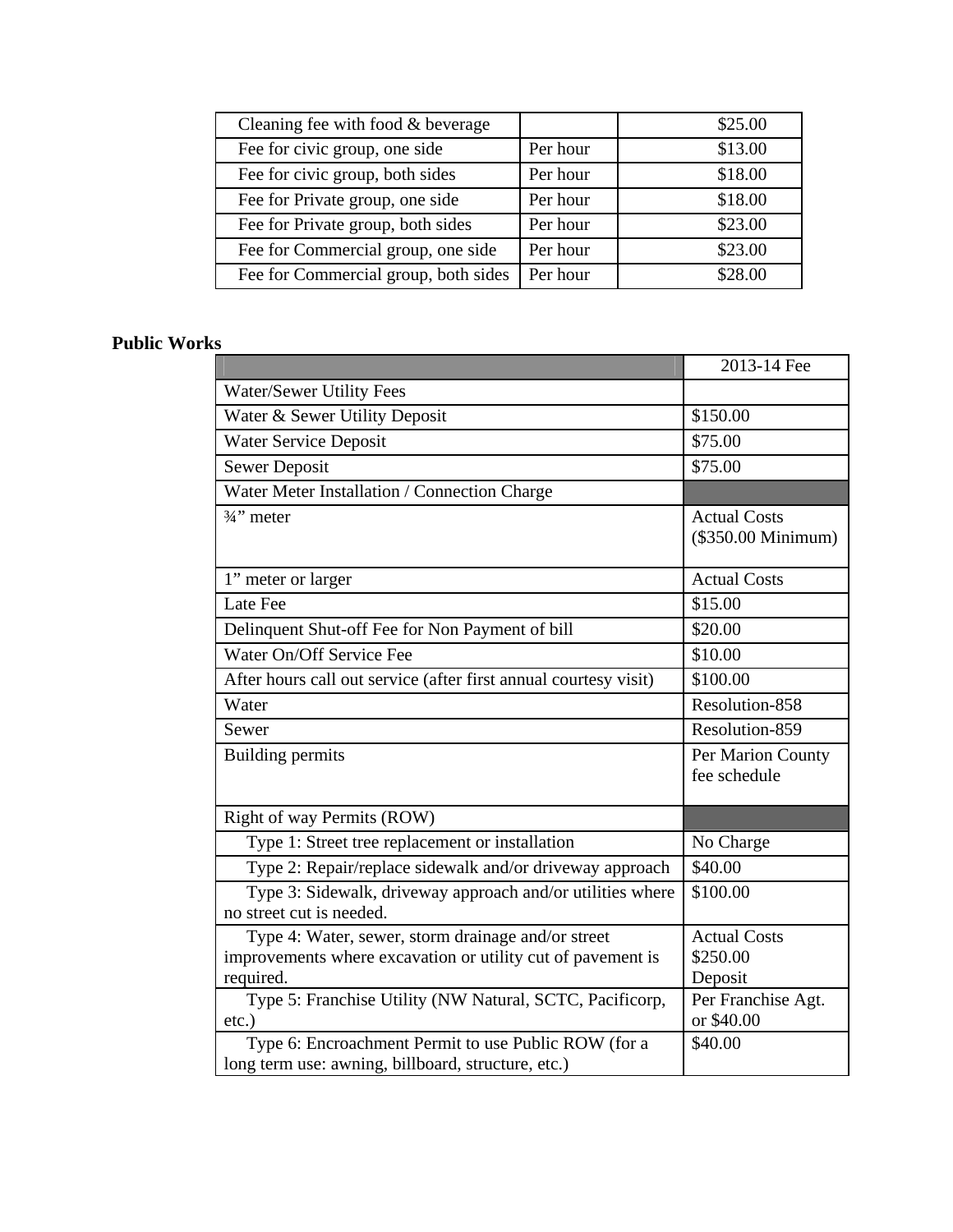# **Facility Rentals**

|                                                       | 2013-14              | 2013-14        |
|-------------------------------------------------------|----------------------|----------------|
|                                                       | Hourly               | Cleaning       |
|                                                       | Rate                 |                |
| <b>Community Center</b>                               |                      |                |
| Civic Organization                                    |                      |                |
| <b>Entire Building</b>                                | \$18.00              | \$80.00        |
| South End                                             | \$14.00              | \$50.00        |
| North End                                             | \$10.00              | \$30.00        |
| Private Individuals                                   |                      |                |
| <b>Entire Building</b>                                | \$23.00              | \$100.00       |
| South End                                             | \$18.00              | \$65.00        |
| North End                                             | \$13.00              | \$35.00        |
| Commercial                                            |                      |                |
| <b>Entire Building</b>                                | \$28.00              | \$100.00       |
| South End                                             | \$23.00              | \$65.00        |
| North End                                             | \$18.00              | \$35.00        |
| Meeting without food are charged the same hourly rate |                      |                |
| plus \$15.00 cleaning                                 |                      |                |
| Non-resident surcharge rent plus                      | 25%                  | Above rate     |
| <b>Other Fees</b>                                     |                      |                |
| Key not returned                                      | Per key              | \$25.00        |
| Alcohol Beverage Service Permit                       | Each                 | \$50.00        |
|                                                       | event                |                |
|                                                       |                      | 2013-14<br>Fee |
| Alcohol Beverage Cleaning Fee (\$150 refundable if    | Each                 | \$300.00       |
| properly cleaned)                                     | event                |                |
| Security(3 hour Min.) (Per officer)                   | Per hour             | \$28.00        |
| <b>Cancellation Fee</b>                               | Each<br>Event        | \$25.00        |
| Parks Facilities application fee (non-refundable)     | Each                 | \$25.00        |
|                                                       | event                |                |
| Entire Park, excluding Jordan Bridge & Tennis         | Per day              | \$500.00       |
| Park Rental Area                                      | Per Hour             | \$30.00        |
| Refundable Deposit                                    | Per day              | \$500.00       |
| Jordan Bridge                                         | st<br>$1^{31}$ 3 hrs | \$100.00       |
| Each additional hour                                  | Per hour             | \$20.00        |
| Electrical Panel Key Deposit (cash only)              | Per key              | \$25.00        |
| <b>Tennis Courts</b>                                  |                      |                |
| <b>Organized Events or Tournaments</b>                | Per day              | \$100.00       |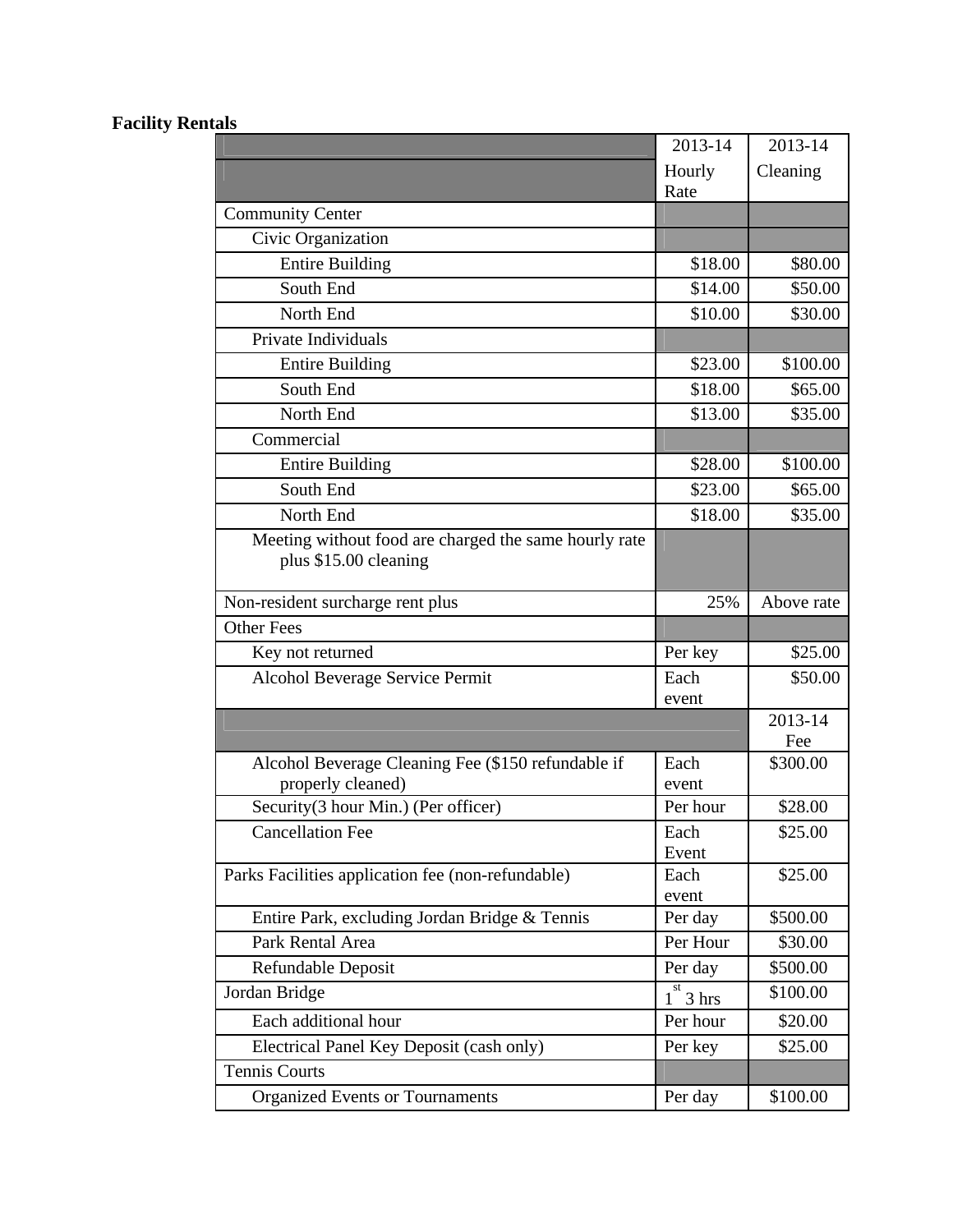| Security (3 hour minimum)                                                             | Per hour | \$28.00 |
|---------------------------------------------------------------------------------------|----------|---------|
| This Resolution shall become effective upon its adoption by the Stayton City Council. |          |         |
| <b>CITY OF STAYTON</b>                                                                |          |         |
| Signed: ___________________, 2013<br>By: <u>A. Scott Vigil, Mayor</u>                 |          |         |
| Christine Shaffer, Interim City Administrator                                         |          |         |
| APPROVED AS TO FORM:                                                                  |          |         |
| David A. Rhoten, City Attorney                                                        |          |         |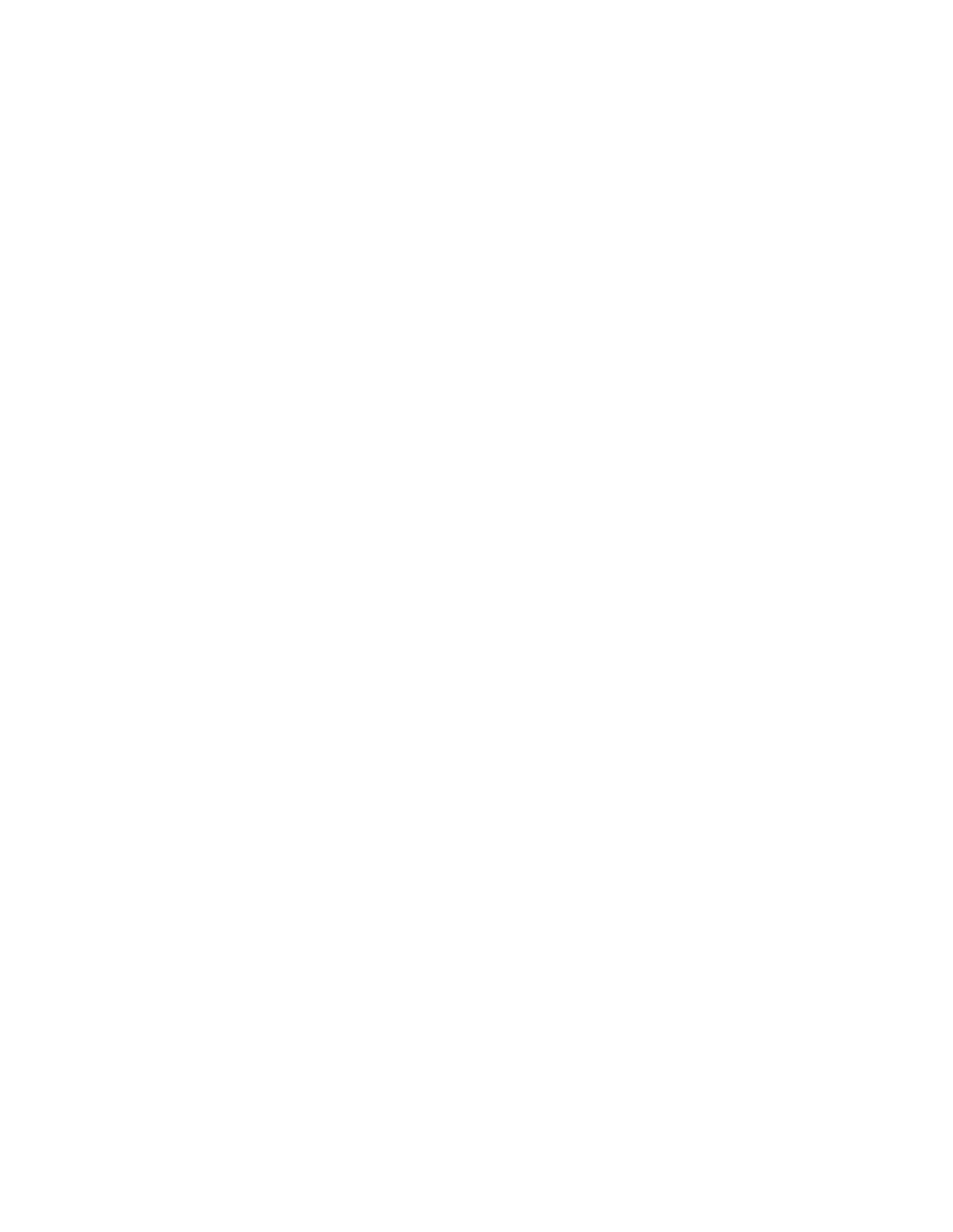

# **M E M O R A N D U M**

| TO:             | <b>Mayor Vigil and the Stayton City Council</b>                                                                                                 |
|-----------------|-------------------------------------------------------------------------------------------------------------------------------------------------|
| <b>FROM:</b>    | <b>Rich Sebens, Chief of Police</b>                                                                                                             |
| <b>SUBJECT:</b> | <b>Ordinance 961 Amending the Stayton Municipal Code Title 10</b><br><b>Chapters 10.44 Relating to Vehicles and Traffic, Specific Penalties</b> |
| DATE:           | <b>November 4, 2013</b>                                                                                                                         |

#### **ISSUE:**

Whether or not to adopt an ordinance to amend the Stayton Municipal Code (SMC) Title 10 Chapters 10.44 Relating to Vehicles and Traffic, Specific Penalties.

#### **STAFF RECOMMENDATION:**

Council approval.

#### **BACKGROUND INFORMATION:**

Recently Council approved several updates to Stayton Municipal Code Title 10. After updating it was realized that Title 10.44 addressed the fine related to the sections of Title 10 that were updated. Recent practice of the City is to remove all fines and fees from the SMC and address them by resolution. Therefore Title 10.44 needs to be amended to reflect this practice.

#### **FISCAL/RESOURCE IMPACT:**

 $N/A$ 

#### **FACTS AND FINDINGS:**

N/A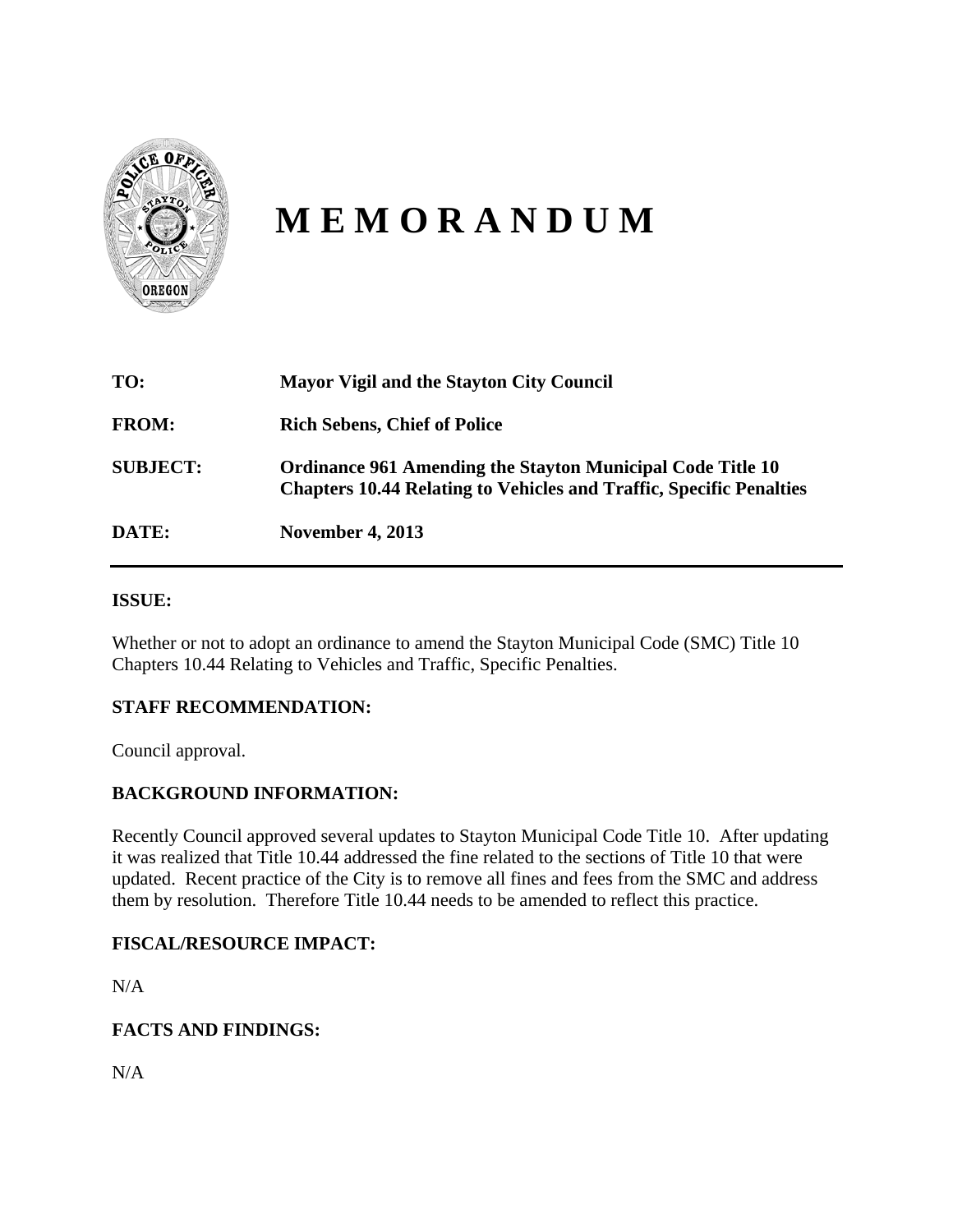# **OPTIONS:**

- 1. Move to enact Ordinance No. 961 relating to Stayton Municipal Code Title 10, sections 10.44 as presented.
- 2. Move to enact Ordinance No. 961 relating to Stayton Municipal Code Title 10, sections 10.44 as amended.
- 3. Modify the proposed Ordinance to be brought back for consideration
- 4. Reject the proposed Ordinance.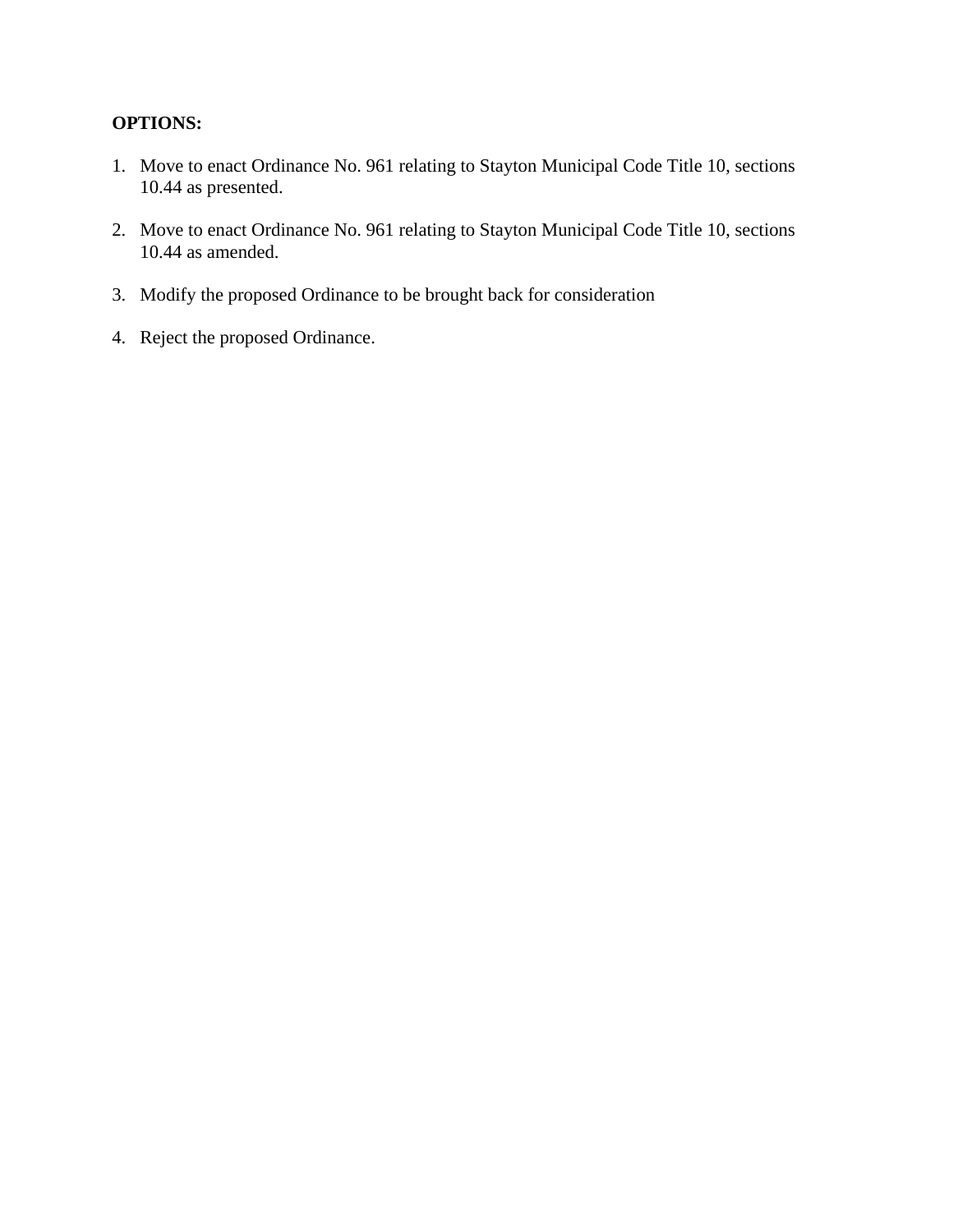#### **ORDINANCE NO. 961**

#### **AN ORDINANCE AMENDING THE STAYTON MUNICIPAL CODE TITLE 10, CHAPTERS 10.44 RELATING TO VEHICLES AND TRAFFIC, SPECIFIC PENALTIES.**

WHEREAS, the City of Stayton recently amended sections of Title 10 of the Stayton Municipal Code ("SMC");

WHEREAS, SMC Title 10.44 needs to be amended to reflect the changes of fees associated with Title 10;

WHEREAS, the City has a recent practice of removing the fees from the SMC and established by Resolution;

WHEREAS, it is the City's desire to amend Title 10.44

NOW THEREFORE, the City of Stayton ordains:

 SECTION 1. Stayton Municipal Code 10 Chapter .44 relating to Vehicles and Traffic is amended to read as set forth in Exhibit A., attached hereto as incorporated herein; replacing and superseding the current text of SMC Title 10 Chapter .44.

 SECTION 2. Non-emergency. Upon enactment by the Stayton City Council and the Mayor's signature, the Ordinance shall become effective 30 days after enactment.

ADOPTED BY THE STAYTON CITY COUNCIL this \_\_\_\_\_\_ day of \_\_\_\_\_\_\_\_\_\_\_\_\_\_\_, 2013.

CITY OF STAYTON

| Signed:                                                                                                                         | $\rm\,By:$<br>A. Scott Vigil, Mayor                             |
|---------------------------------------------------------------------------------------------------------------------------------|-----------------------------------------------------------------|
|                                                                                                                                 | <b>ATTEST</b>                                                   |
| Signed:<br><u> 1980 - Jan Barbara Barbara, prima popular popular popular popular popular popular popular popular popular po</u> | $\mathbf{By:}$<br>Christine Shaffer, Interim City Administrator |

APPROVED AS TO FORM:

\_\_\_\_\_\_\_\_\_\_\_\_\_\_\_\_\_\_\_\_\_\_\_\_\_\_\_ David A. Rhoten, City Attorney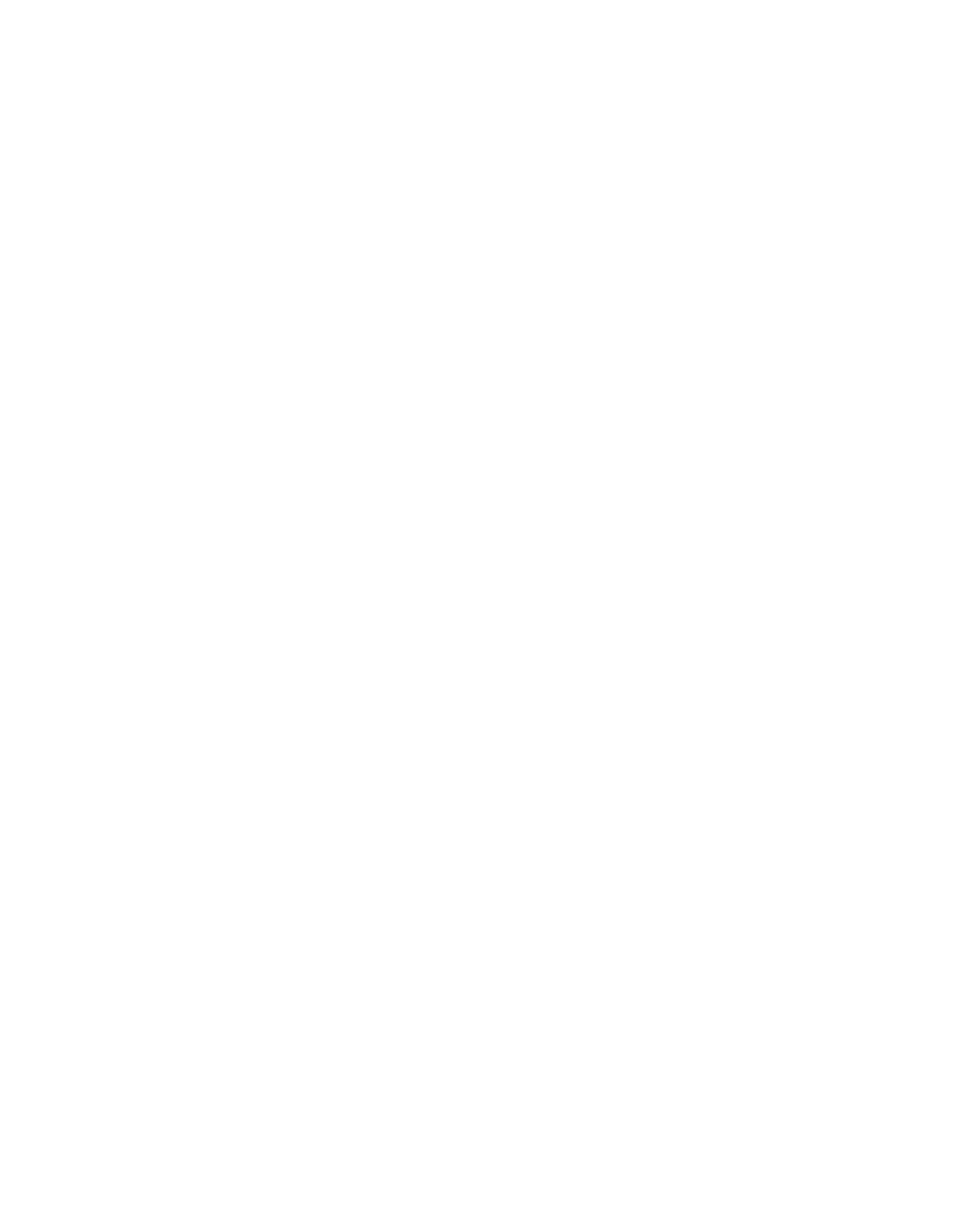#### TITLE 10. VEHICLES AND TRAFFIC EXHIBIT A

#### CHAPTER 10.44

#### SPECIFIC PENALTIES

#### **SECTIONS**

10.44.1110

#### 10.44.1110 SPECIFIC PENALTIES

- 1. Violation of any provision of Sections 10.36.810 to 10.36.870 and Sections 10.40.1010 to 10.40.1060 and is an infraction punishable by a forfeiture not to exceed one-hundred dollars (\$100.00).
- 2. Violation of any provision of Sections 10.12.220 (Parking Regulations) to 10.12.260, 10.32.810 (Pedestrians), and 10.28.710 to 10.28.720 (Bicycles) is an infraction punishable by a forfeiture not to exceed \$50.00.
- 3. Violation of Sections 10.12.245, 10.12.246, or 10.12.247 may result in the revocation of the residential parking permit of any permittee found to be in violation of this chapter and, upon written notification therefore, the permittee shall surrender such permit to the Stayton Chief of Police. Failure to surrender a residential parking permit so revoked shall constitute a violation of this chapter.
- 1. Violation of any provision of Title 10 Section 10.16.400 (Impoundment and Disposition of Vehicles:General Regulations) is an infraction and punishable by the terms and conditions established by Stayton Council Resolution. (Ord. 806, Nov. 1999)
- 2. Violation of a provision identical to a state statute  $\frac{may}{be}$  is-punishable by the penalty prescribed by the state statute.  $(Ord. 732, §5, October 1994)$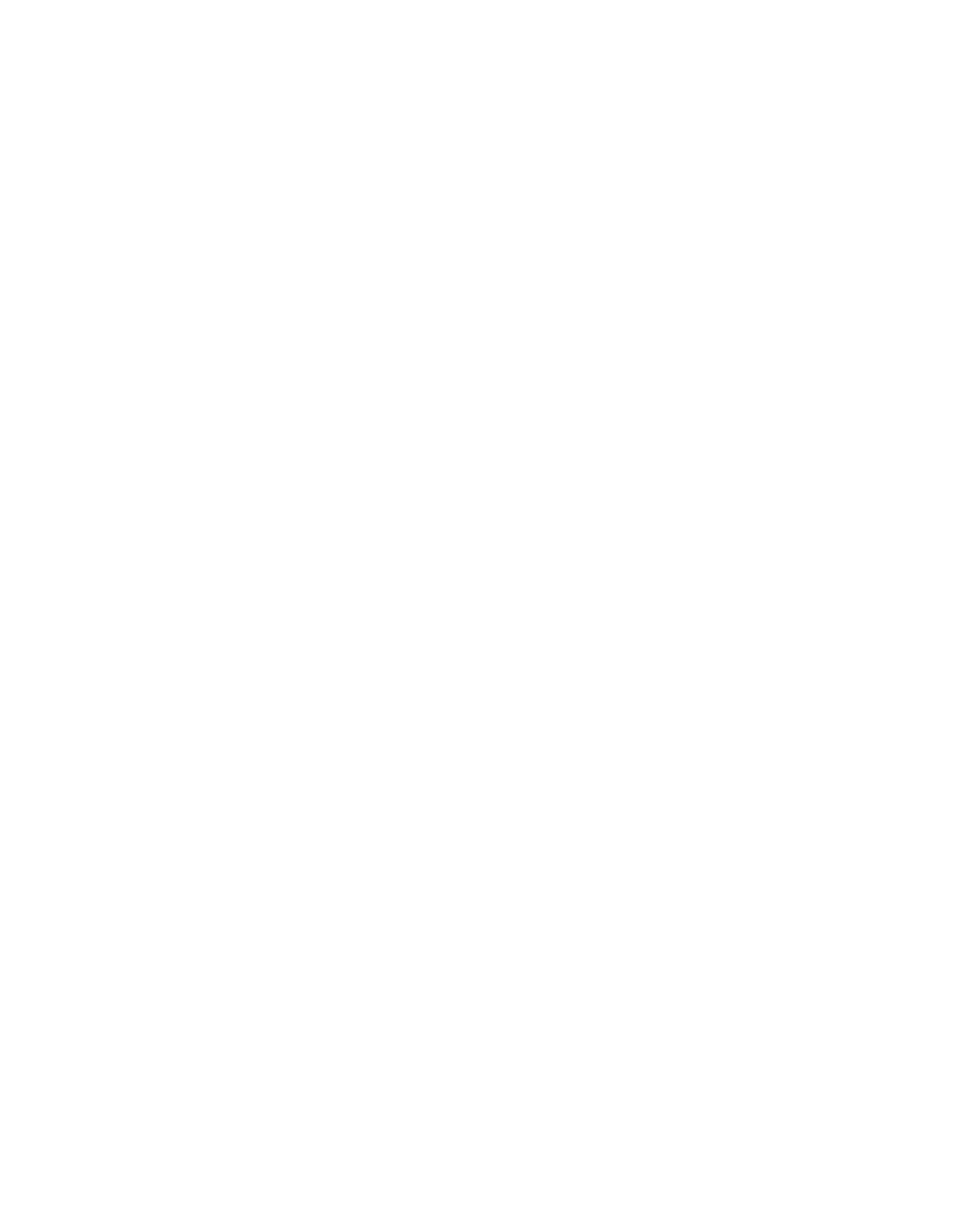

# MEMORANDUM

#### TO: **Mayor Scott Vigil and Stayton City Councilors**

FROM: **Christine Shaffer, Finance Director** 

DATE: **November 4, 2013** 

**SUBJECT:** Application for Commission / Committee

# **BACKGROUND:**

The City Council has expressed an interest in obtaining more information prior to appointing citizens to Commissions and Committees. City of Veneta uses the attached application. The Stayton City Council could recommend this application be used in the process appoint citizens to Committees. The City would have the application available on our website and it would be available at City Hall for anyone interested in serving their community.

# **OPTIONS:**

- 1. Move to approve the Commission / Committee application.
- 2. Move to approve the Commission / Committee aplication, as modified (stating the nature of the modification).
- 3. Decline to approve the Application.

# MOTION(S):

| For Option 1: | Move to approve the Commission / Committee application.             |
|---------------|---------------------------------------------------------------------|
| For Option 2: | Move to approve the Commission / Committee application, as modified |
| For Option 3: | No motion is necessary.                                             |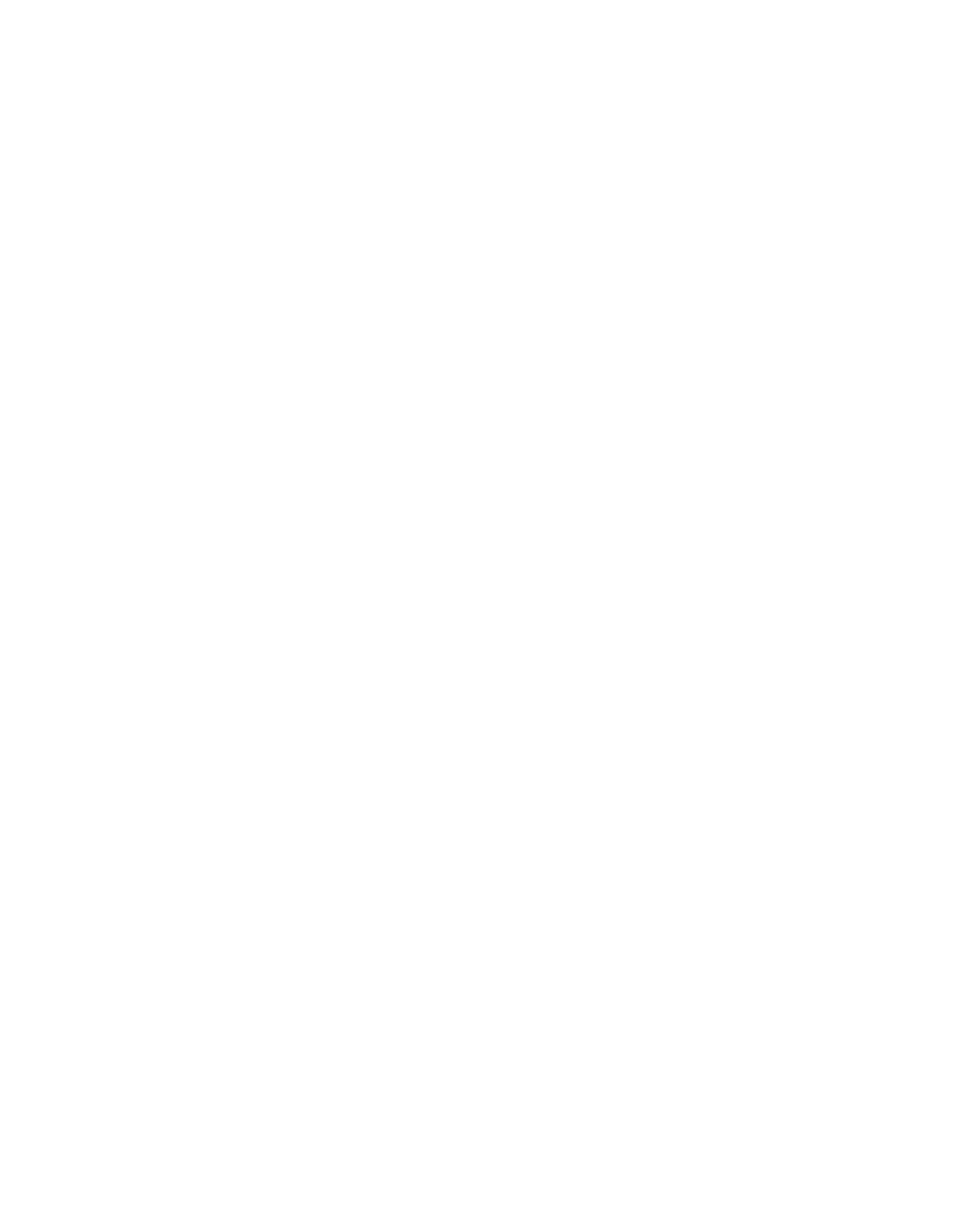

# **CITY OF STAYTON APPLICATION FOR COMMISSION/COMMITTEE**

| <b>NAME OF COMMISSION/COMMITTEE:</b> | <b>PLEASE CHECK ONE:</b><br>New Applicant<br>Application for reappointment |
|--------------------------------------|----------------------------------------------------------------------------|
| Years resided in Stayton: ________   |                                                                            |
| <b>PLEASE PRINT</b>                  |                                                                            |
| (Last)                               | (First)                                                                    |
|                                      |                                                                            |
|                                      |                                                                            |
|                                      |                                                                            |
|                                      |                                                                            |
|                                      |                                                                            |
|                                      |                                                                            |

1. Please give a brief description of the experience or training that qualifies you for<br>membership on this commission/committee. (If you wish, you may attach a resume or other pertinent material.)

2. Why do you want to become a member of the above-mentioned commission/committee and what specific contribution would you hope to make?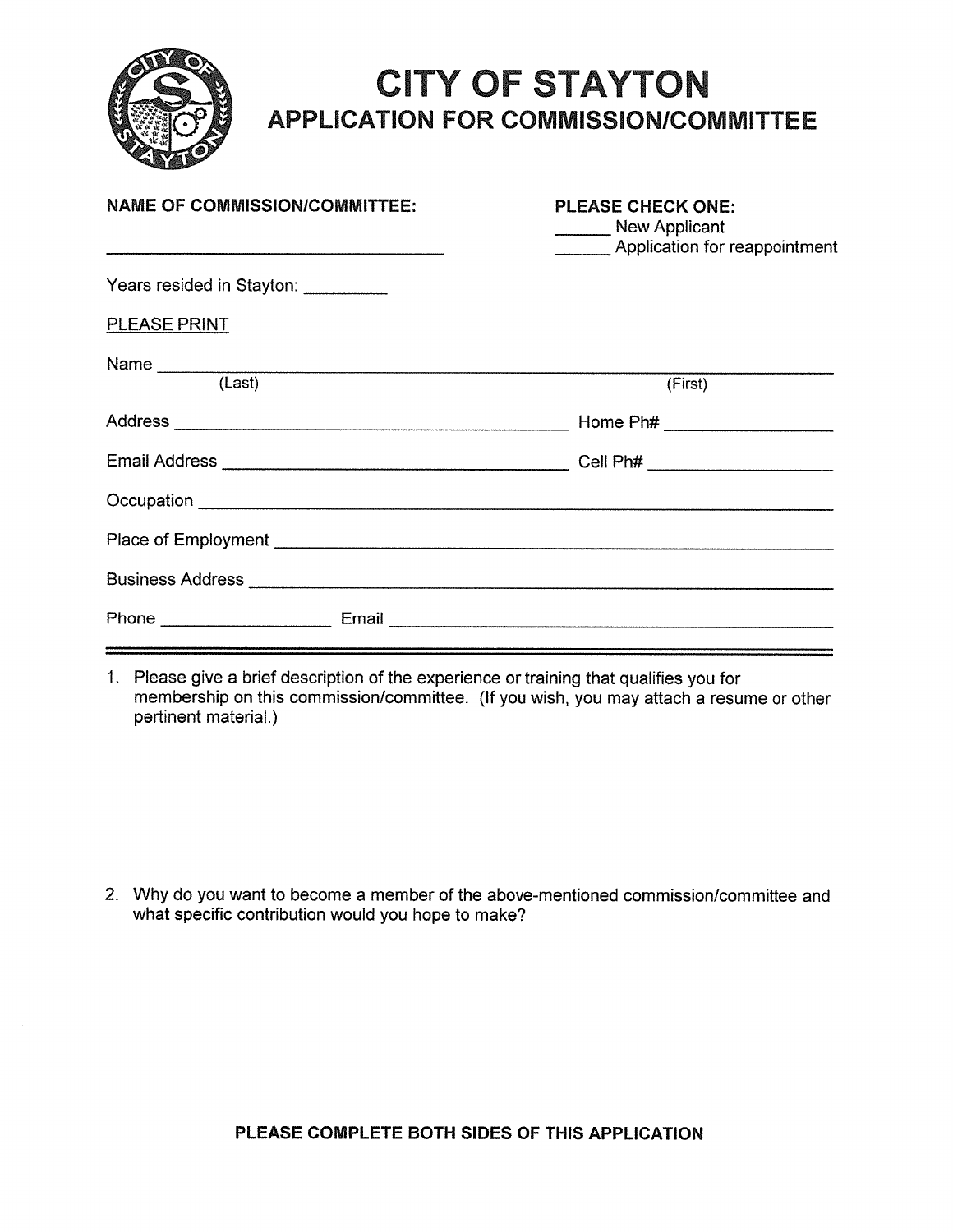3. Please list the community concerns related to this commission/committee that you would like to see addressed if you are appointed.

4. Briefly describe your present or past involvement in relevant community groups. (Having no previous involvement will not disqualify you for appointment.)

5. Are you currently serving on any Advisory Boards, Commissions or Committees? If so, which ones?

- 6. How did you learn about this vacancy? Newspaper Word of mouth Other
- $7<sub>1</sub>$ Are you employed by, have any business, contractual arrangements or family connections with programs having contractual agreements with the City that might be within the purview of the committee on which you are seeking appointment?

| Signature of Applicant | Date                                   |  |  |
|------------------------|----------------------------------------|--|--|
| PLEASE RETURN TO:      | City of Stayton<br>362 N. Third Avenue |  |  |

<u> La Componentación de la Componentación de la Componentación de la Componentación de la Componentación de la Co</u>

It is the policy of the City to comply with all federal and state statutes on equal employment opportunity. This policy shall be applied without regard to any individual employee or job applicant's sex, race, color, religion, national origin, ancestry, age, marital status, political affiliation, genetic information, veteran status or any other legally protected status per state and federal law.

Stayton, OR 97383

#### PLEASE COMPLETE BOTH SIDES OF THIS APPLICATION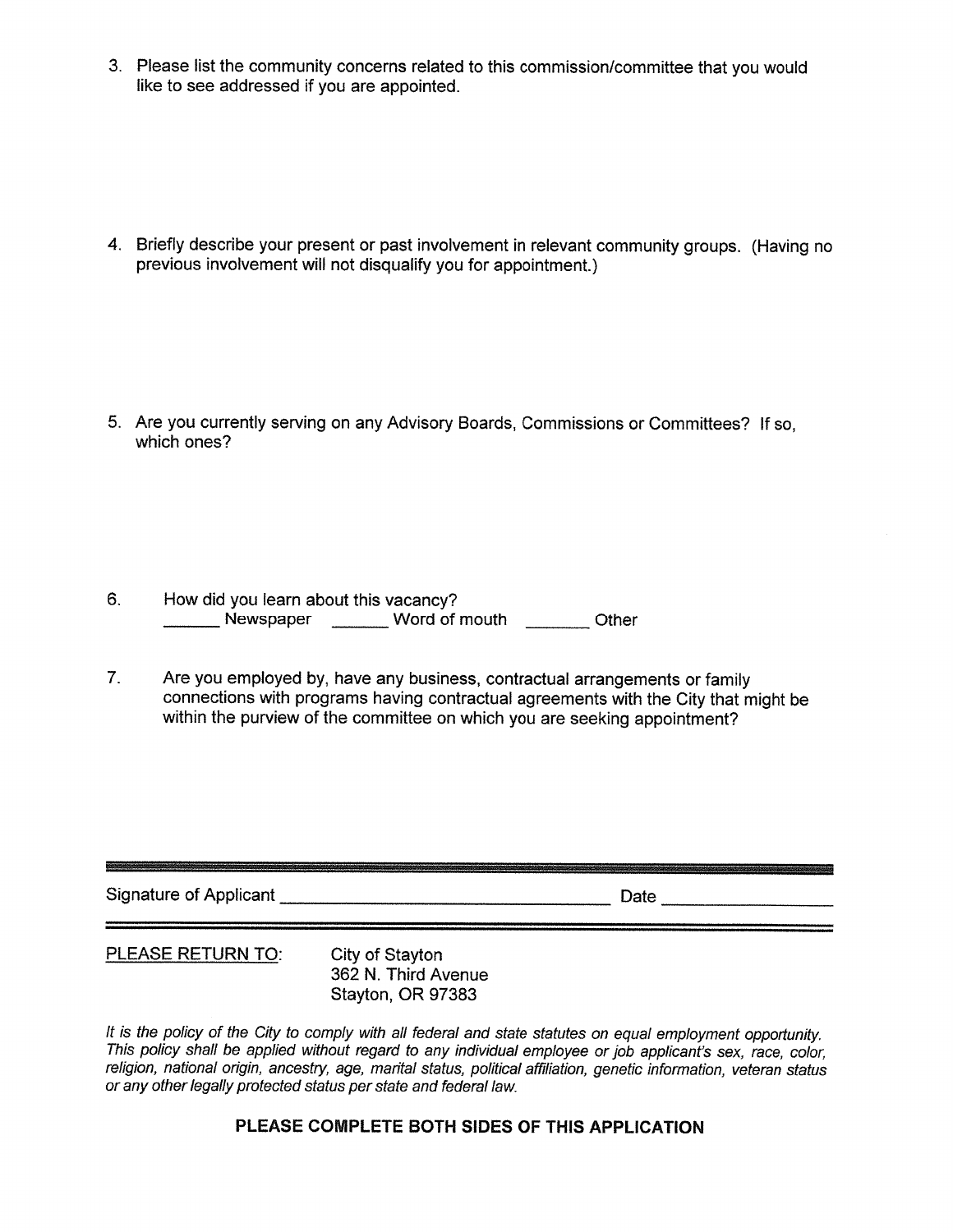

# **City of Stayton**

# **M E M O R A N D U M**

- **TO**: Mayor Scott Vigil and City Council Members
- **FROM:** Dan Fleishman, Planning and Development Director Rich Sebens, Police Chief
- **DATE**: November 4, 2013
- **SUBJECT**: City-initiated Annexation of Street Rights of Way, Property currently Partially in the City, and City-owned Property

# **ISSUE**

The issue before the City Council is whether to initiate annexation of various sections of street right of way, portions of two publicly-owned parcels that are currently partially in City Limits, and portions of four privately owned parcels that are partially in the City Limits, and one City-owned parcel that is not within the City.

# **BACKGROUND**

Over time, as the City has annexed territory into the City Limits, the annexations have not always included the entirety of the street right of way. This results, for instance, in a vehicle traveling west on Shaff Road from Cascade Highway/First Ave. starting outside of the City, entering the City, leaving the City, re-entering the City, and finally leaving the City a second time before the vehicle crosses Salem Ditch. This can present difficulty for the Stayton Police Department and Marion County Sherriff's Office in determining jurisdiction on traffic accidents or other public safety incidents.

In addition, there are a number of properties partially within the City Limits, with two residential properties appearing to have the City Limits passing through the house. Finally, the City's Pine Street water reservoir is not located in the City.

Placing these properties within the City will facilitate law enforcement activities by clarifying the jurisdiction of the Stayton Police Department.

# **ANALYSIS**

# **Street Rights of Way**

There are nine street "right of way" segments that staff has identified that could be brought into the City Limits. These are:

- Shaff Road (3 separate segments between Salem Ditch and Cascade Highway
- Kindle Way (the northern portion)
- Cascade Highway, between Shaff Road and Highway 22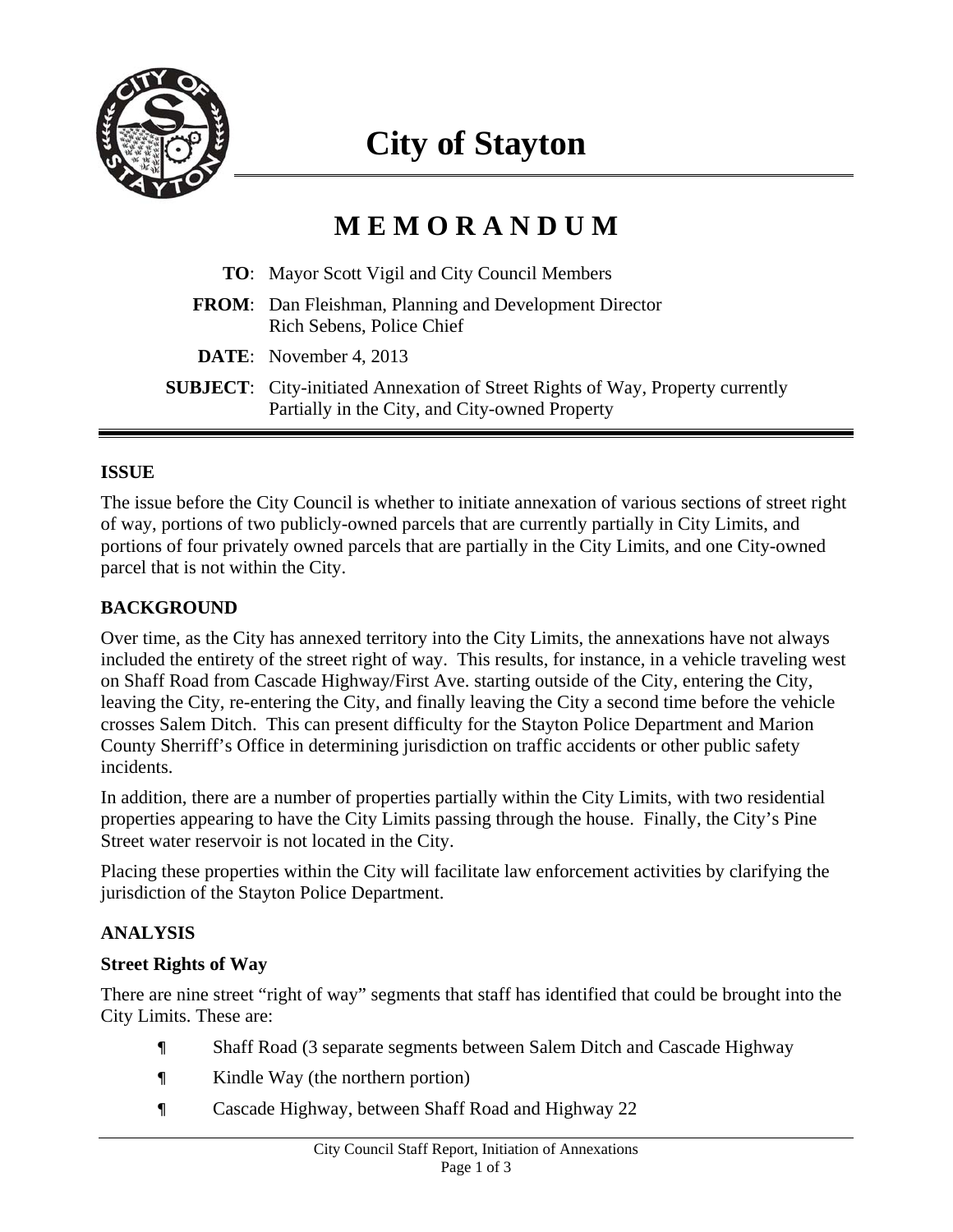- Fern Ridge Road (2 segments between Foot Hills Church and Highway 22)
- E Jefferson St, east of N  $19<sup>th</sup>$  Ave
- Stayton Road, west of Rogue Ave

Five of the above segments are smaller than one acre and could be annexed by the City Council. The other four are large enough that voter approval is required.

# **Publicly Owned Parcels**

Both the Stayton Middle School property and Wilderness Park (owned by the Santiam Water Control District) are partially within the City and partially out of the City. While the City has executed an agreement with the Santiam Water Control District to allow the Police Department to exercise its jurisdiction outside of the City Limits, we have no such agreement with North Santiam School District. Whereas the portions of these parcels that are outside of the City are more than one acre, these annexations would need to be sent to the voters for approval.

# **Privately Owned Parcels**

There are four tax parcels off of Scenic View Dr that are partially within the City. All of these parcels receive City water and sewer service. The City Limits appear to cross right through two of the homes. Again, police agency jurisdiction would be clarified if the entire property was within the City. Staff has not yet contacted the owners of these parcels to see about their willingness for annexation.

# **Pine Street/Water Reservoir**

A portion of Pine St is not dedicated as street right of way and is part of the tax parcel on which the City's Pine St water reservoir is located. The entire parcel is located outside of the City. This parcel is larger than one acre and would require voter approval.

Should the City Council be willing to proceed with annexation, staff will prepare a resolution for City Council approval to initiate the process. Staff will also contact the property owners to determine their consent for annexation. Unless the City Council indicates otherwise, staff will include property only if the owner consents to annexation. Staff will also proceed to have legal descriptions and maps prepared to be part of the resolutions and ordinances.

Once a resolution initiating the annexation process is adopted by the City Council, staff will schedule a public hearing before the Planning Commission. The Planning Commission's recommendation will come back to the City Council, which must hold a second pubic hearing. For the parcels or portions of rights of way under one acre in size, the City Council may enact an ordinance which will finalize the annexation procedure. For those larger than one acre, staff will present the City Council with a resolution sending the annexations to the voters for approval. Our target is the May 2014 election, which means the resolution will need to be approved by the City Council no later than its second meeting in February. Once the voters approve the annexations, staff will return to the City Council with an ordinance, which will finalize the process.

# **RECOMMENDATION**

City staff recommends the City Council initiate proceedings to annex the street rights of way and request staff contact the property owners to determine consent for annexation.